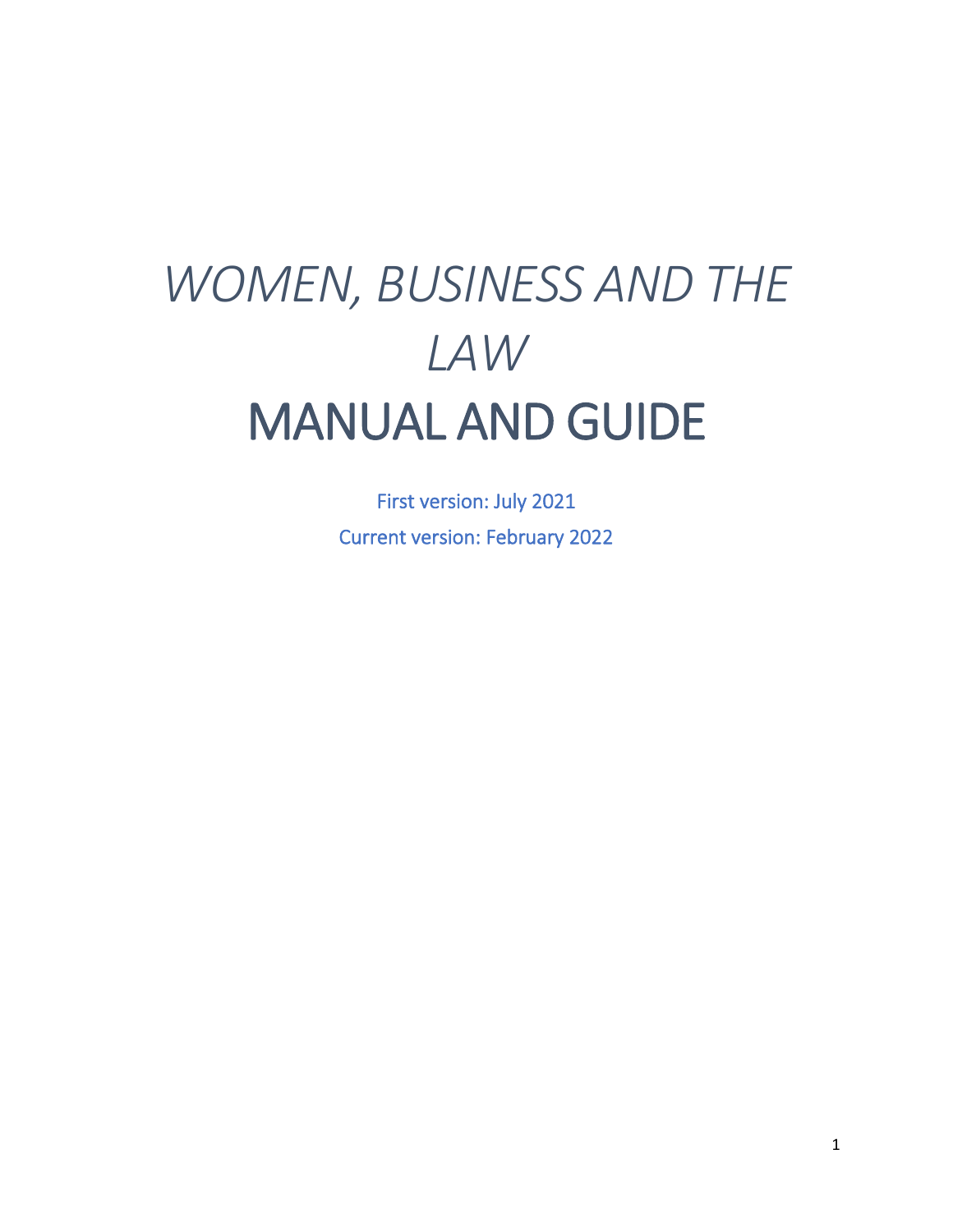# Table of Contents

| 4.3. Rules on Other Communications Received During the Data Collection Cycle  19     |  |
|--------------------------------------------------------------------------------------|--|
|                                                                                      |  |
|                                                                                      |  |
|                                                                                      |  |
|                                                                                      |  |
|                                                                                      |  |
|                                                                                      |  |
|                                                                                      |  |
|                                                                                      |  |
|                                                                                      |  |
|                                                                                      |  |
|                                                                                      |  |
|                                                                                      |  |
|                                                                                      |  |
|                                                                                      |  |
|                                                                                      |  |
|                                                                                      |  |
| 7.2. Archiving of BWR version of the master file and approval for BWR circulation 25 |  |
|                                                                                      |  |
|                                                                                      |  |
|                                                                                      |  |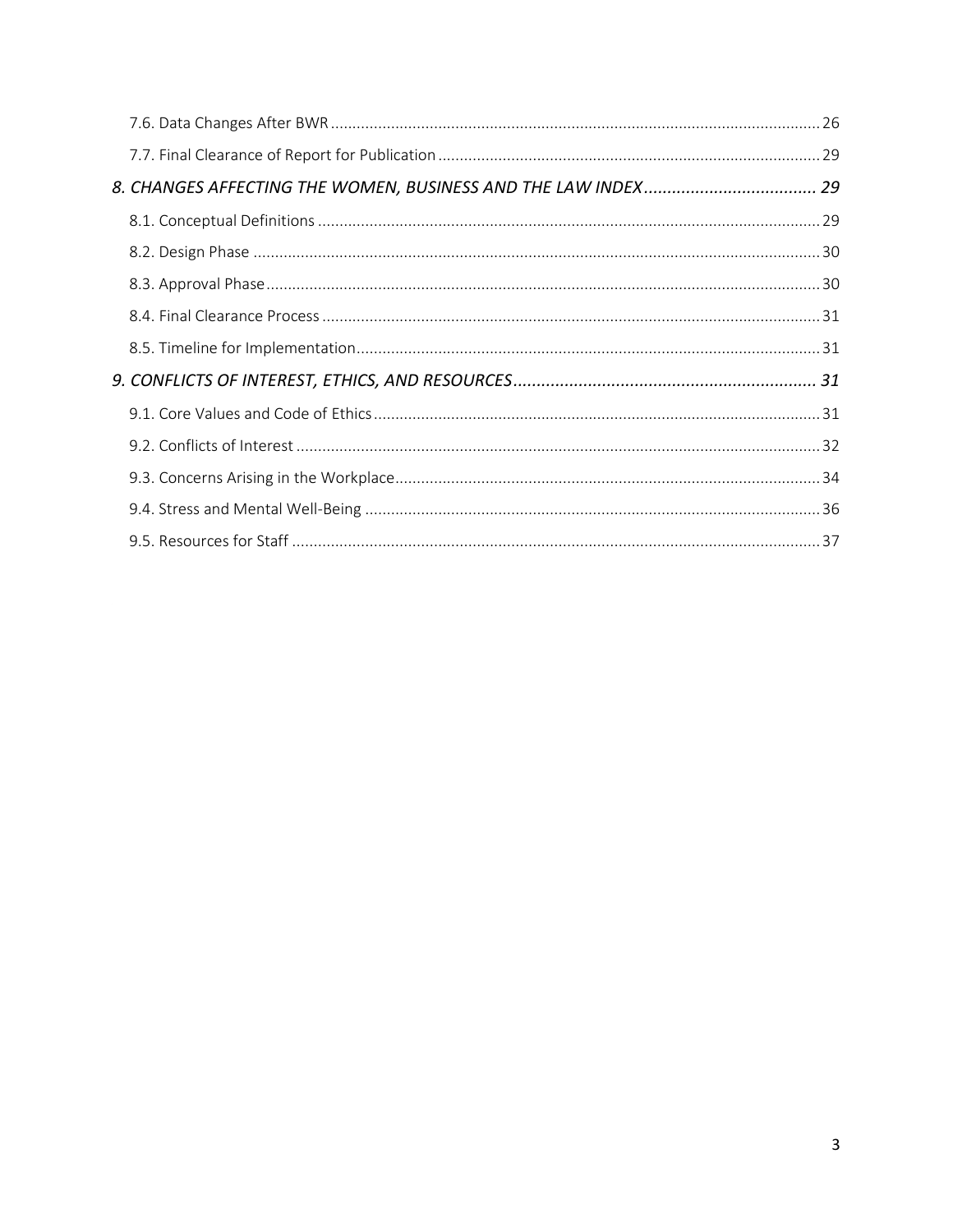# <span id="page-3-0"></span>1. INTRODUCTION

*Women, Business and the Law* (WBL) provides objective measures of laws and regulations that affect women's economic opportunity in 190 economies.<sup>1</sup> By examining the economic decisions women make throughout their working lives, as well as the pace of reform since 1970, the *Women, Business and the Law* reports aim to inform policy discussions on how to remove legal restrictions on women and promote research on how to improve women's economic inclusion. The WBL index measures only laws and regulations on the books; it does not measure implementation or practice, although this is a separate area of emerging research.

The *Women, Business and the Law* Manual and Guide (WBLMG) describes the production process for the WBL reports. It serves as an official source of information for WBL team members and interested stakeholders. It aims to depict, consolidate, and codify WBL rules and protocols in a comprehensive way. It builds on previous work by the WBL team, which over the years has developed rules and practices to inform the steps of the data collection and report preparation process. This document also includes processes intended to shield the WBL team from the undue influence of internal and external stakeholders, presenting the available resources to report and address any such instances. It aims to ensure the transparency, quality, and integrity of WBL data and research. The WBLMG is updated, as necessary, once a year, at the start of each data collection cycle, to ensure that the rules and protocols described are aligned with data integrity and transparency best practices and that they accurately describe the systems and procedures put in place by the team.

As World Bank Group (WBG) employees, WBL staff are subject to all applicable WBG staff rules and standards of conduct. Those rules take precedence over the content of this Manual. The WBLMG provides supplemental guidance relevant to the WBL context. While striving to be comprehensive, the WBLMG is written as a succinct description of WBL processes due to the expansive nature of the areas covered.

The WBL report production cycle consists of 5 phases, broadly covered in the following sections, with a particular focus on the phases that touch on data collection and data validation (see Figure 1).



### FIGURE 1. WBL REPORT PRODUCTION CYCLE

<sup>1</sup> For more information, see [https://wbl.worldbank.org/en/aboutus.](https://wbl.worldbank.org/en/aboutus)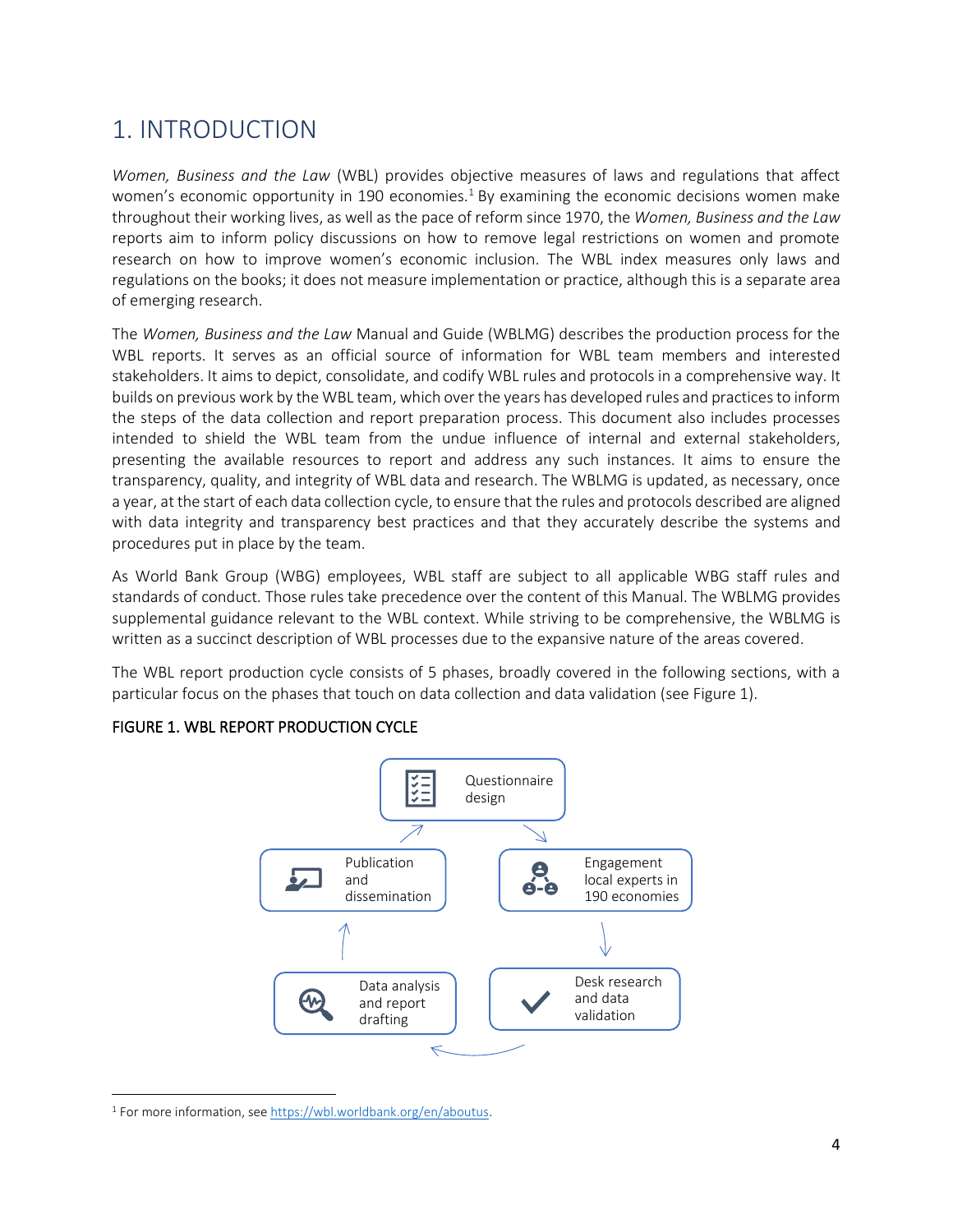# <span id="page-4-0"></span>2. GLOSSARY

*Back-to-Office-Report (BTOR) –* A written report prepared by the team that conducts a Data Collection Mission. The team prepares both External and Internal BTORs. The External BTOR states the mission's main purposes, key mission highlights, and next steps. It also indicates each public sector agency met by the team during the mission. The Internal BTOR contains the names and contact information of all local experts met by the team members during the mission and their individual responses, as well as contextual information and the findings of the data collection mission.

*Bank-Wide Review (BWR) –* An institutional review process of the draft *Women, Business and the Law* report, including economy data tables, initiated by DEC management asking for feedback from within the WBG.

*Board of Directors –* The World Bank Group Board of Directors refers to four separate Boards of Directors, namely the Board of the International Bank for Reconstruction and Development (IBRD), the International Development Agency (IDA), the International Finance Corporation (IFC), and the Multilateral Investment Guarantee Agency (MIGA). Executive Directors are appointed or elected by the Governors. Separate elections are held for the Bank and MIGA Board of Directors. Bank Executive Directors serve ex-officio as Directors for IFC and IDA. In line with the Bank's Articles of Agreement, the Executive Directors select the World Bank President, who is the Chairman of the Board of Directors.

*Chief Economist –* The Senior Vice President and Chief Economist of the World Bank Group, responsible for providing intellectual leadership and direction to the Bank's overall international development strategy and economic research agenda at the global, regional, and country levels.

**Contributor Relationship Management (CRM) system –** Database with contact information and questionnaire tracking for the local experts that WBL engages in the data collection and dissemination process.

*Country Director/Country Manager –* Depending on the size of the program and nature of the country relationship, the World Bank Country Offices are headed by either a Country Director (level GI), Country Manager (level GH), or Resident Representative (level GG).

*Country Management Units (CMU) –* World Bank offices located in its client countries, often covering a group of countries. Each of the seven Regional Vice Presidencies within the World Bank—Eastern and Southern Africa, Western and Central Africa, East Asia and the Pacific, Europe and Central Asia, Latin America and the Caribbean, Middle East and North Africa, and South Asia—has several CMUs. Each CMU is responsible for World Bank dialogue with the country government and the preparation of the country partnership framework, which is the basis for the Bank's financial support to the country.

*Data Collection Mission –* WBL missions with the principal aim of collecting and confirming data with the private sector and specific public agencies.

*Data Management System (DMS) –* Main repository for data collected during each WBL cycle and coding decisions for each topic.

*Data Update Submission (DUS) –* Information on reforms or queries on published data submitted by governments and colleagues through an online portal during each data collection cycle.

*Data Update Submission Lead –* WBL staff member that oversees the preparation of responses to DUS.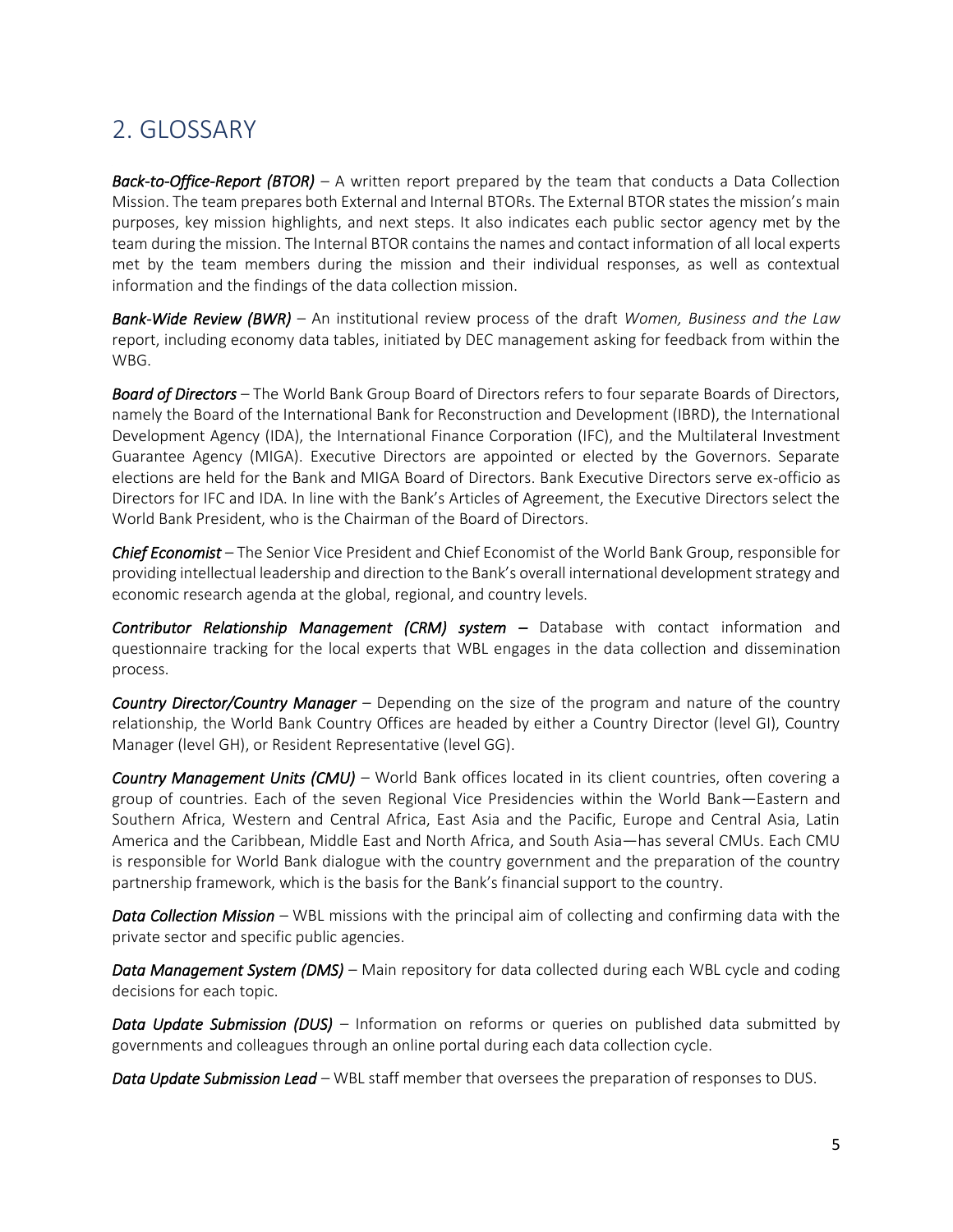*Feedback Server (FBS) –* A tool within the Survey Management System platform used to design and create both versions of the questionnaire (online and in Word).

Law Library – Internal repository of digital copies of current and historical laws, used as a reference during the coding phase.

*Local Experts* – Experts from 190 economies that every year complete WBL questionnaires containing the questions on which the WBL report is based. Local experts are sometimes referred to as contributors or respondents.

*Local Experts Manager* – WBL team member who oversees the process of maintaining and expanding the pool of WBL local experts and supports relationships between the WBL team and these experts. The team member also coordinates with IT counterparts on tasks, issues, and enhancements concerning the CRM system.

*Production Leader* – WBL team member who oversees the writing and production process of the annual *Women, Business and the Law* report, including coordination with the Publications Office or external editor and typesetter and compilation and response to BWR feedback.

*Reform advisory –* Any activity that involves providing specific guidance on reforms that directly affect the WBL indicators, scores, or rankings*.*

Questionnaire Generation Function Team – Composed of WBL team members, this function team is in charge of generating the prepopulated questionnaires, in relevant languages and formats, for later dissemination to carry out the data collection phase.

*Survey Management System (SMS) –* IT platform used for the questionnaire generation process. The SMS is used for the generation, distribution, and extraction of questionnaires.

*Topic Leader –* Senior member of the WBL team that leads the team working on one topic of the *Women, Business and the Law* report.

*Topic Team –* The team working on one topic of the *Women, Business and the Law* report.

*Travel Request (TR) –* Pre-travel request that must be submitted and approved in SAP for authorization for WBG staff to travel

# <span id="page-5-0"></span>3. DATA COLLECTION

### <span id="page-5-1"></span>3.1. Source of data

*Women, Business and the Law* data is based on laws and regulations. Copies or links to the laws and regulations, as well as information on the applicable legal bases underlying each of the 35 index questions, are obtained through questionnaire-based data collection with legal experts, data collection missions, desk research, and consultation with secondary sources such as government websites and legal databases. Local experts may also be contacted for follow up conversations (via email or telephone) where there is legal ambiguity or questions about the applicable law remain.

# <span id="page-5-2"></span>3.2. Questionnaire-based data collection

Questionnaire-based data collection is the primary method used by the WBL team. Each year, detailed questionnaires are sent to local experts in 190 economies on the following topics: family law, labor law,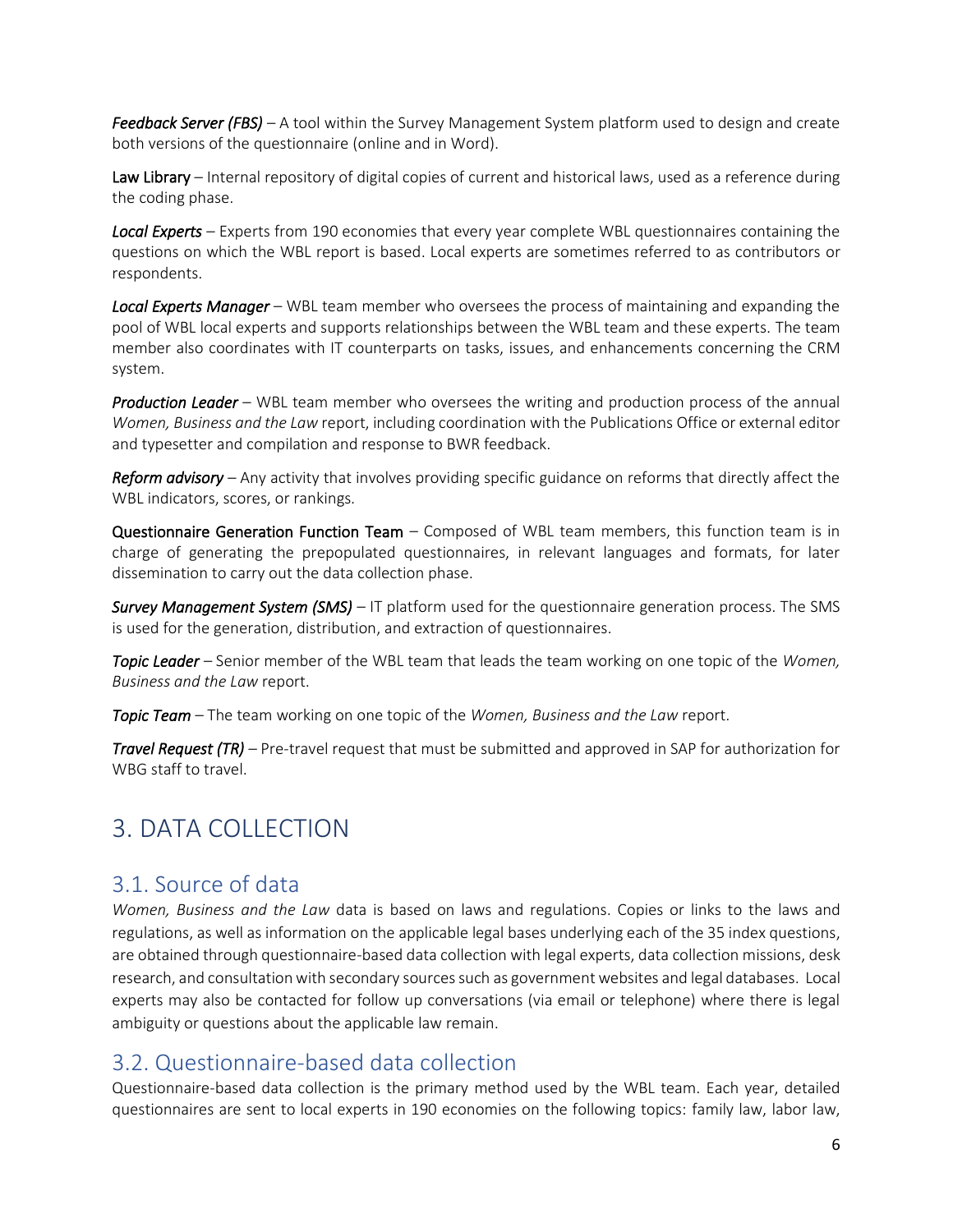and violence against women legislation. WBL uses case study assumptions outlined in the questionnaires to verify and collect information about relevant laws that pertain to the WBL index in each economy.

Using their own legal knowledge as well as specific economy information, last cycle answers, and last cycle legal bases, local experts complete the questionnaire (online, via Microsoft Word, or through telephone) on a pro-bono basis. They provide an expert opinion on the applicable legal text and its interpretation, indicating whether any updates to the information are needed or if there have been changes in the law. Preliminary data analysis is based on the relevant law or regulation, accessed through desk research. Analysis is then validated through the comparison with at least one completed questionnaire, confirming that the relevant law or regulation is indeed the latest and no reforms have been recorded in the relevant period. If reforms or changes to the law are identified, through desk research or reported by the expert(s), a minimum of two completed questionnaires is required to validate the reform.

A Local Experts Manager oversees the process and supports the relationship between the WBL team and the local experts.

### 3.2.1. Questionnaire respondents

WBL collects information from a range of private and public sector experts, including solo practitioners, lawyers working in large firms, members of civil society organizations, judges and government officials (see Table 1). Some local experts, including many lawyers, participate in multiple questionnaire topics.

| <b>WBL</b> questionnaire<br>instrument | Indicator<br>For details about data points measured<br>under each indicator and methodology, see            | Local experts<br>(a non-exhaustive list)                                                                                                                                                                                                                                                                                       |
|----------------------------------------|-------------------------------------------------------------------------------------------------------------|--------------------------------------------------------------------------------------------------------------------------------------------------------------------------------------------------------------------------------------------------------------------------------------------------------------------------------|
| Family law                             | https://wbl.worldbank.org/en/methodology<br>Mobility<br>Workplace<br>Marriage<br>Entrepreneurship<br>Assets | Lawyers specializing in family law, civil<br>law, or corporate law; gender experts;<br>notaries; national registration and<br>identification systems; land registries;<br>judges; ministry of justice; ministry of<br>gender/women; central banks; financial<br>inclusion experts; academics; civil society<br>representatives |
| Labor law                              | Workplace<br>Pay<br>Parenthood<br>Pension                                                                   | Lawyers specializing in labor and<br>employment law, or social security law;<br>judges; gender experts; social protection<br>and pension experts; ministry of justice;<br>ministry of economy/finance; ministry of<br>social protection/social development                                                                     |
| Violence against<br>women law          | Workplace<br>Marriage                                                                                       | Lawyers specializing in criminal law or<br>domestic violence; gender experts;<br>academics; civil society representatives                                                                                                                                                                                                      |

### TABLE 1. TYPE OF EXPERT RESPONDENTS BY INDICATOR

The WBL team also follows a process to evaluate if local experts meet the level of expertise required. The general guidance for evaluating local experts consists of the following points:

> • *Work and educational history.* Increasingly, experts around the world have a profile on LinkedIn. Some have a basic work history, while others include more details. Review their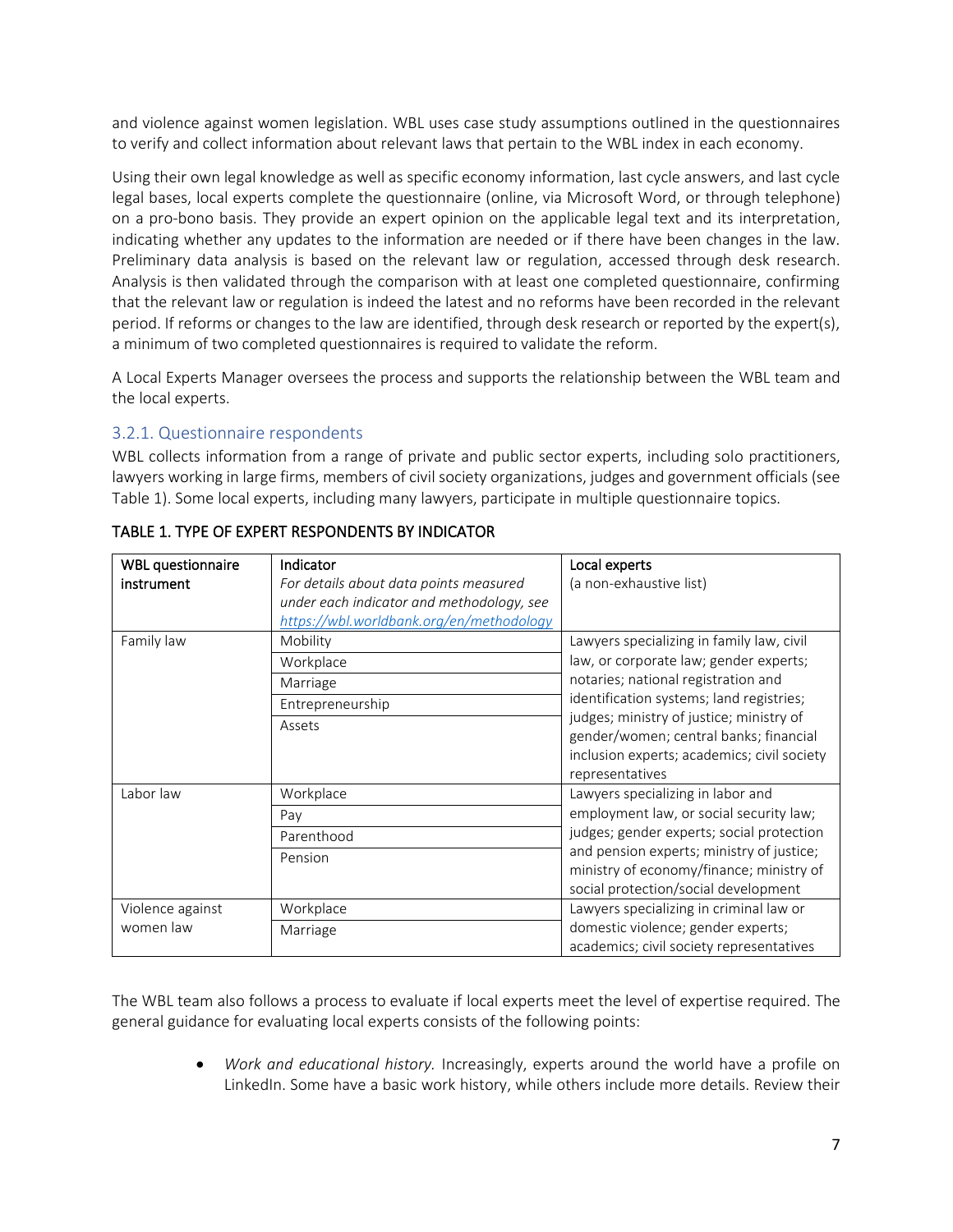background to see if they have professional degrees, certifications, and work history related to the topic.

- *Firm website*. Firm websites often have "About us" or "Specializations" or "Services" that explain in detail their types of expertise and staff. "Meet the team" biographies on firm websites also often include educational background, types of clients, and individual work history. In addition, many law firm websites have online directories that allow filtering by legal expertise and experience. Review the information to determine whether the local expert has experience related to the topic and economy.
- *Recent news.* Search the expert's name in Google News to see if any results appear. For example, news articles about a lawyer's recent trials or work with clients or the advocacy campaigns of a women's rights civil society organization might be published. Be aware of any negative news or reputational risks.
- *Thought leadership.* Search the expert's name in Google and journals and check their firm website for any recent blogs, guidebooks, articles, or papers they have written related to the topic.
- *Professional endorsements.* Check their LinkedIn profile for skill endorsements or recommendations; check their website for professional affiliations.
- *Impartiality.* Check for affiliations with the WBG and the public sector.

The WBL team also re-evaluates the quality of the contribution, after receiving the questionnaire, to assess whether the local expert should be contacted again during the next data collection cycle. For this, the team uses the following points as guidance:

- For a received questionnaire, evaluate expertise by reviewing the local expert's responses to the questions and verifying the applicable legislation. If the local expert does not respond to all questions, include this area in follow-up emails or phone calls.
- When speaking with local experts on the phone or corresponding via email, the team asks questions relating to their expertise. They begin with factual data questions for which the answer is known to check the expert's knowledge (such as asking about recent legal reforms known to have been implemented). In answering questions, local experts will often share their strengths and areas where they have less experience.
- In all cases, for both positive and negative observations, analysts write a note assessing their expertise in CRM's General Notes section.
- Topic Leaders also provide details on how to assess questionnaire responses for relevant expertise specifically related to the topic. The following is general guidance:
	- *Recent knowledge.* Did the local expert share or not share information about reforms that are known to have been implemented?
	- Lack of accuracy. Did the local expert provide information that is factually and verifiably incorrect? If yes, a note is made in CRM General Notes, and the Analyst informs the Topic Leader.
	- *Thoroughness.* Did the local expert write thorough answers to the questions? A lack of thoroughness does not indicate a lack of expertise, but thoroughness can demonstrate strong expertise.
	- Potential bias. Are there the same spelling mistakes in 2+ questionnaires for the same country/topic? Is there similar wording or copy/pasted answers across multiple questionnaires? These can indicate biased responses that were coordinated with undue influence on the data (undue influence is defined in Section 2.3.2). A note is made in CRM General Notes, and the Topic Leader is informed.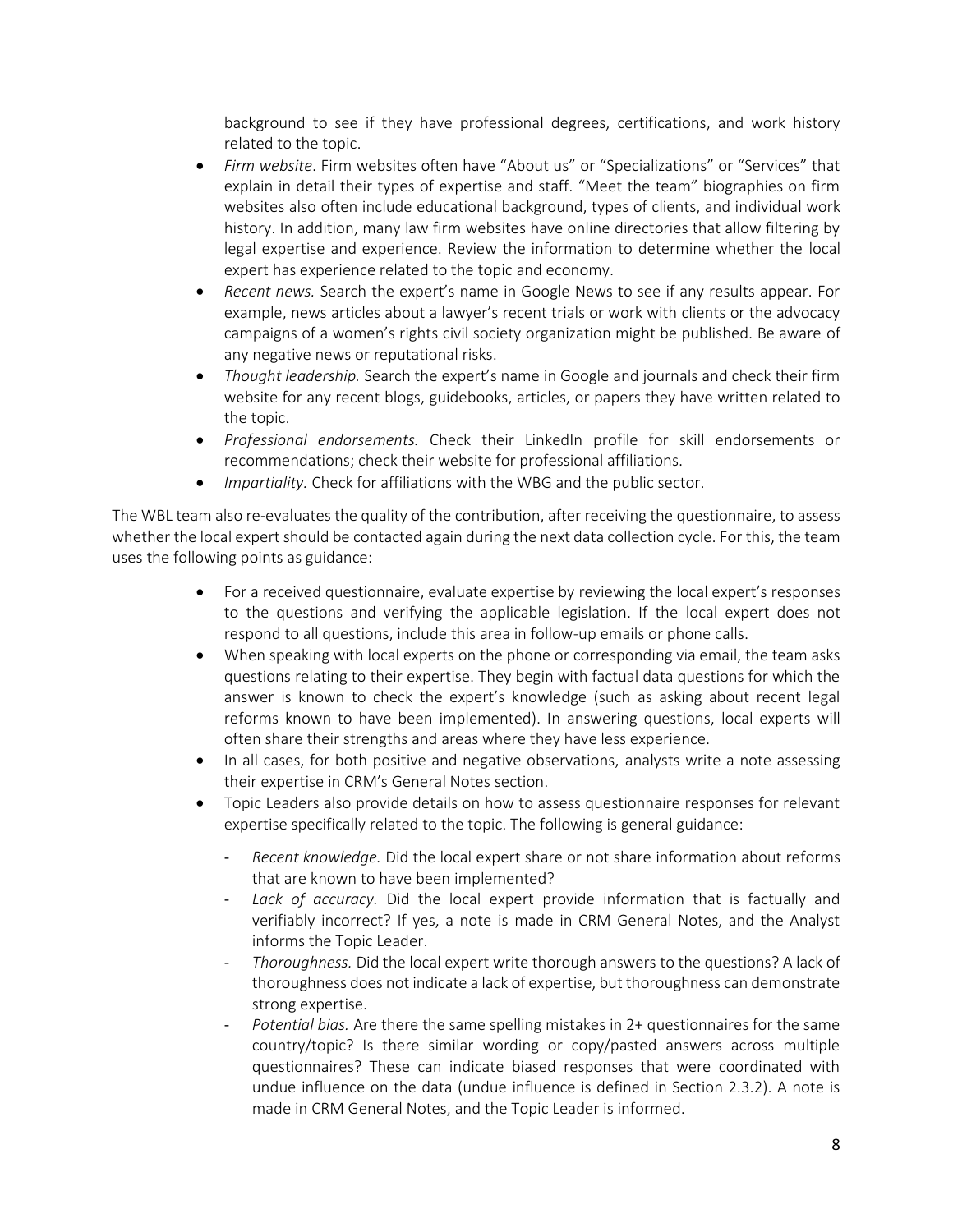### 3.2.2. Database of experts (CRM)

WBL maintains its records of thousands of experts in a Microsoft Dynamics Contributor Relationship Management (CRM) system. This database contains information about the local experts and which questionnaires they were sent. The team updates CRM records for the experts, their employers, and the status of the questionnaires they were sent.

The team tracks correspondence with local experts by indicating the appropriate status of the questionnaire in CRM. If the topic team does not want to contact the local expert again due to concerns about lack of expertise, it would mark the questionnaire in CRM with the status "Received and Remove from indicator forever" and explain the rationale in General Notes. Local experts' privacy preferences are also recorded in CRM. Local experts who participate in the research and wish to be acknowledged are listed on the WBL website (name, firm, address, and phone) by economy. Each questionnaire includes a section for local expert contact information and asks their preferences on what information they want to be published. The WBL team must enter these preferences in CRM.

The WBL team fully aligns with the [World Bank Policy on Personal Data Privacy](https://thedocs.worldbank.org/en/doc/943057e81239587a70c5a6bc39532728-0240012021/original/ca36fdc451914d89a49d6189a98bad86.pdf) and with the Bank Directive [on Personal Data Privacy Request and Review Mechanisms,](https://thedocs.worldbank.org/en/doc/e4fd645661e262698d9dbe8905ec5fbd-0240012021/original/94f0dd39c88740e096b76f88e46da80c.pdf) when recording and storing the personal information provided by local experts. $2$ 

### 3.2.3. Questionnaire development

Each questionnaire includes a standardized cover letter, fields for local experts' contact information, the case study assumptions, a series of legal questions, and research questions.

The Topic Leader clears the template questionnaire first. It is then sent to the WBL Program Manager for approval. If the questionnaire includes new questions, either for research purposes or due to a change in methodology (see Section 8), the Topic Leader then sends the questionnaire to peer reviewers, who are subject matter experts both within and outside the WBG. They provide comments and feedback on the questionnaire's content. The Topic Leader decides whether to incorporate this feedback. If the Topic Leader decides to make changes to the approved questionnaire, the WBL Manager should clear these modifications. Clearance and approval correspondence are saved to the shared drive under the appropriate folder.

A Questionnaire Generation Function Team, composed of WBL team members, supports the topic teams in generating the questionnaires in multiple languages, ensuring the prepopulated information of last cycle answers are accurately reflected, and developing a standardized cover letter.

### 3.2.4. Questionnaire generation

The Survey Management System (SMS) is the IT platform used for the questionnaire generation process. It is responsible for the generation, distribution, and extraction of questionnaires. The Feedback Server (FBS) is a tool within the SMS platform used to design and create both versions of the questionnaire (online and Word).

SMS pulls the data on the previously coded cycle's answers and corresponding legal bases from DMS, *Women, Business and the Law*'s data management system, and local expert information from Contributor Relationship Management (CRM) managed through Microsoft Dynamics. These data systems are used to prepopulate the template questionnaire with economy-specific information as well as the local expert

<sup>&</sup>lt;sup>2</sup> For more information, see the Privacy Notice, available here:

https://www.worldbank.org/en/about/legal/privacy-notice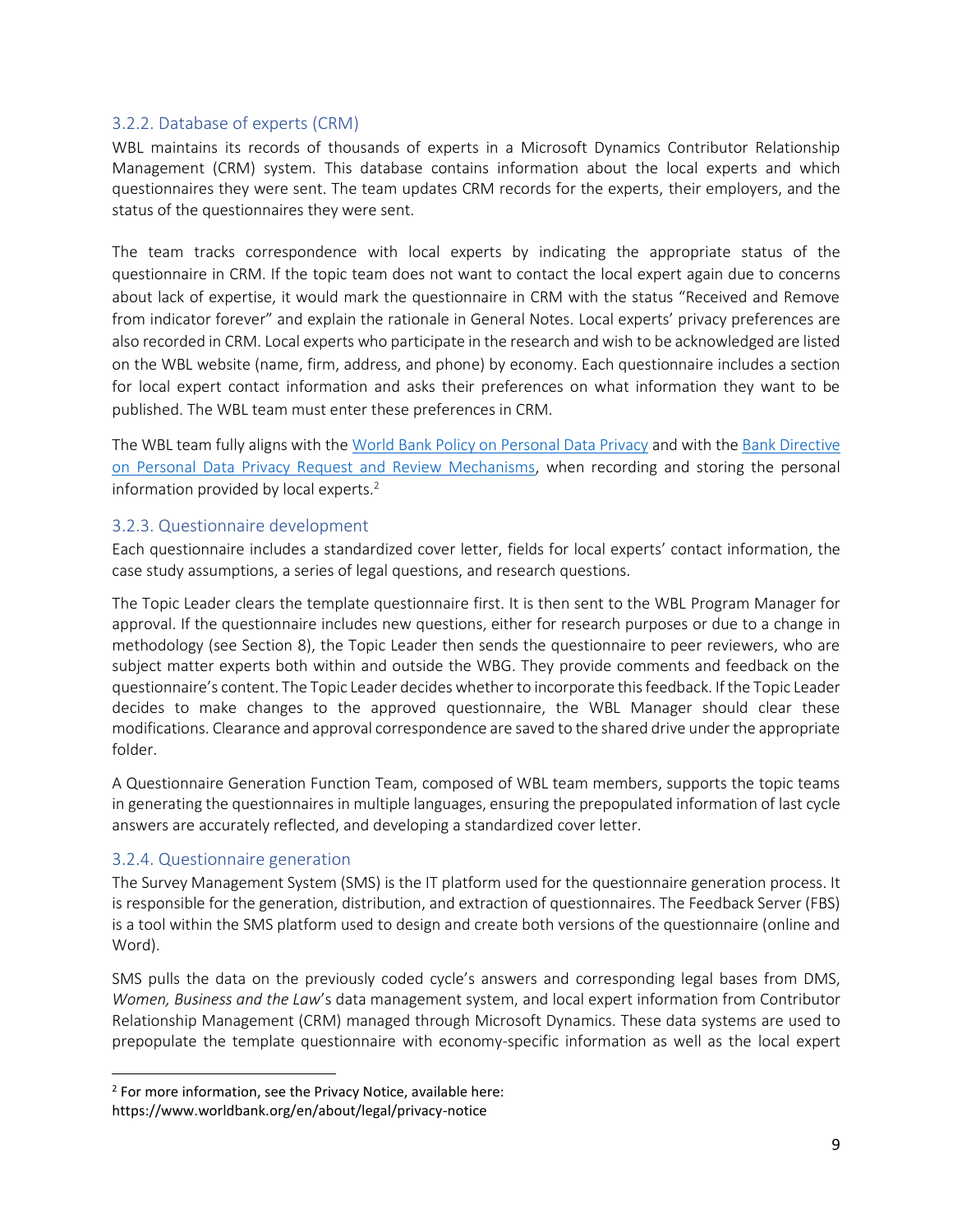contact information on file. SMS is also used to distribute the questionnaire to all active local experts in the database and to extract their responses into DMS.

DMS is the main repository for the data collected during each WBL cycle and the coding decisions made for each topic. In the questionnaire generation process, DMS serves as a source from which to pull data to prepopulate the questionnaires with answers from the previous data collection cycle.

The Topic Leaders in collaboration with the Questionnaire Generation Function Team, complete the required steps on DMS and SMS to ensure the proper generation of the questionnaires. The Questionnaire Generation Function Team provides guidance and rigorously tests the accuracy of the final questionnaires before distribution. Topic Leaders are responsible for ensuring thorough completion and for testing any unique needs emerging from new research topics included on an ad hoc basis.

### 3.2.5. Questionnaire distribution

Distribution is the process whereby the addressed prepopulated questionnaires are distributed to local experts. Topic teams provide email text for each distribution language to the Questionnaire Generation Function Team, which then runs a test distribution for each language/topic. Topic Leaders must review the tests and approve the distribution.

The IT team in conjunction with the Local Experts manager distribute the questionnaires. This involves leveraging a mass distribution process to send personalized individual emails to each local expert, by using SMS. Questionnaires are distributed from the corresponding WBL shared account email address [\(WBLlabor@worldbank.org,](mailto:WBLlabor@worldbank.org) [WBLfamily@worldbank.org,](mailto:WBLfamily@worldbank.org) [WBLvaw@worldbank.org\)](mailto:WBLvaw@worldbank.org). Large law firms, submitting several questionnaires across different economies, receive are contacted through the standard project email account [\(wbl@worldbank.org\)](mailto:wbl@worldbank.org).

### 3.2.6. Correspondence with local experts

The WBL team manages the relationship with local experts exclusively. Communications are on a bilateral basis, and exchanges are separate from any stakeholder interactions with the WBL team.

To maintain privacy and data independence, the WBL team never shares which topic a local expert participates in with anyone outside the WBL team. Even if WBG colleagues ask about local experts, the WBL team only refers them to publicly available information on the website.

### 3.2.7 Interactions between public officials, World Bank Group colleagues, and WBL local experts

Public officials, World Bank staff, and other stakeholders must avoid any undue interference with local experts, and they should not directly or indirectly be involved in the data collection process.

Activities that are or may be perceived as interference with *Women, Business and the Law* data collection include: contacting local experts to influence their answers to *Women, Business and the Law*  questionnaires; providing suggested questionnaire responses to current and/or possible future local experts; requesting information from local experts on responses provided in any year; organizing meetings with local experts to discuss data; requesting local experts to answer *Women, Business and the Law*  questions in a certain way; interfering with *Women, Business and the Law* data collection visits to the economy; and pressuring or coercing current and/or possible future local experts to participate in the *Women, Business and the Law* data collection process or to change their responses.

Stakeholders are encouraged to disseminate and communicate reforms and regulatory improvements to the general public and to all relevant experts in the economy as a group. However, as noted above, communication that could be perceived as efforts to directly influence the responses of individual local experts should be avoided.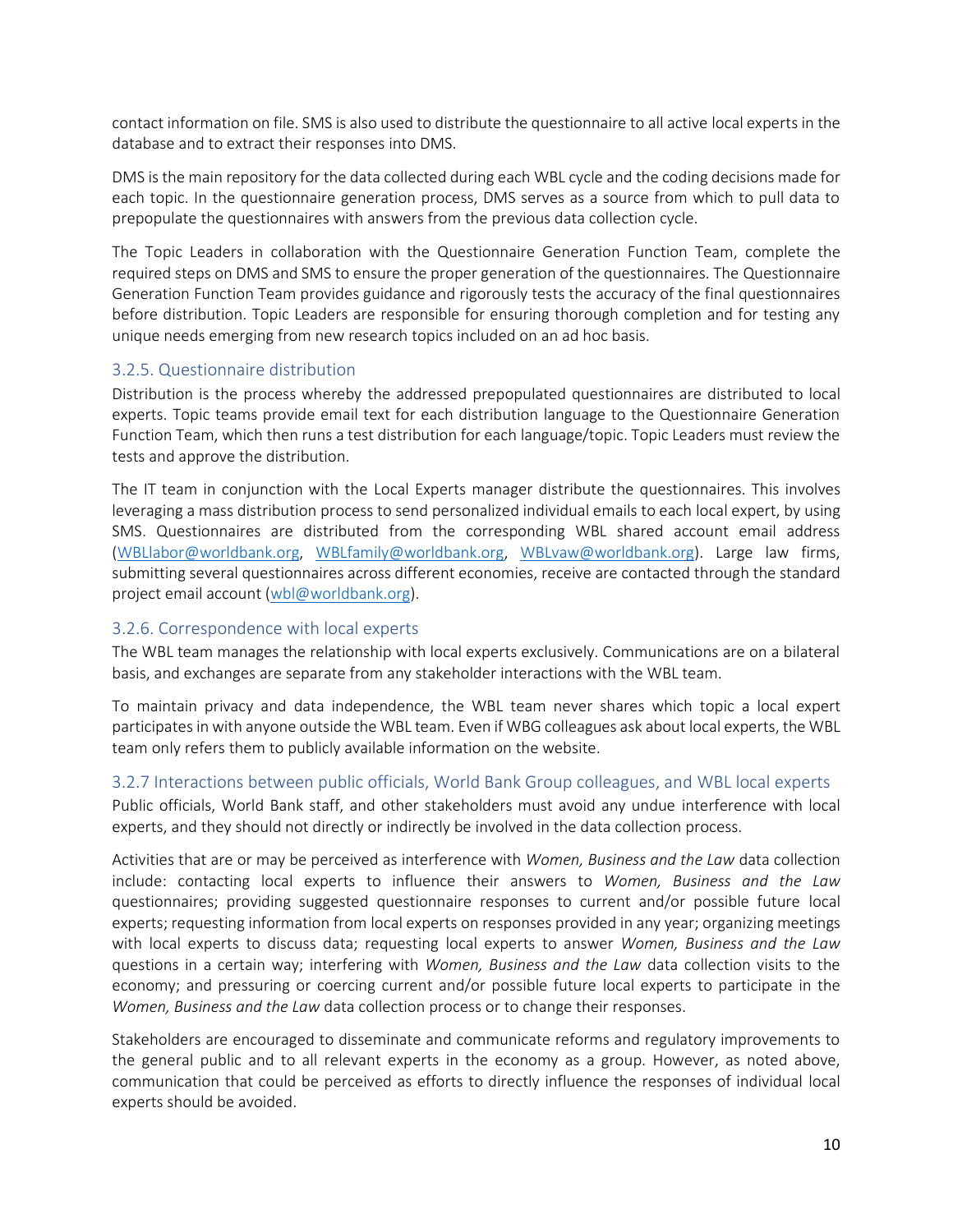Stakeholders may send *Women, Business and the Law* questionnaires to their colleagues in public sector agencies and/or ask them to participate.

If the *Women, Business and the Law* team determines that stakeholders have engaged in activities that are or could be perceived as interference with the independence of potential experts in an economy, the *Women, Business and the Law* team, in consultation with Bank management, may take steps to preserve the integrity of the data, including by not updating data for the economy in a given report cycle, as well as by excluding the economy's data entirely.

### 3.2.8. Recruitment of new local experts

Each data collection cycle, the team recruits dozens of new local experts to answer the questionnaires. Experts are selected based on their expertise in the areas of law covered by each of the three WBL questionnaires. Various methods are used to recruit new experts, including through the WBL website signup page, LinkedIn, referrals, and desk-based research.

The expert should only be contacted if they have the expertise required to be sent the questionnaire and participate in the research. Additionally, the team ensures potential experts are not existing respondents for other topic teams by searching CRM. All potential local experts whether they respond to the team's requests are added to CRM and marked with the questionnaire status as "Sent" to ensure they are not contacted multiple times by different topic teams.

### 3.2.9. Processing completed questionnaires and information received from local experts

All written correspondence with local experts must copy the shared e-mail address corresponding to each topic team. The shared email inbox contains subfolders for each data collection cycle. Each data collection cycle subfolder is organized by economy so that e-mails can be stored systematically.

The team also stores the information provided from local experts(completed questionnaires, PDFs of laws, e-mailed answers, transcripts of telephone interviews) and any information collected via desk research in the designated folder on the secure folder structure assigned to the WBL team, protected behind the World Bank's firewall and only accessible to current WBL team members. The proper storage of data is essential for WBL data governance. It is the responsibility of Analysts and Topic Leaders—according to the distribution of economies assigned at the beginning of the cycle—to store all the data received and used for coding. Typically, these documents are:

- *Questionnaires* in PDF or Word format*.* Questionnaires should be stored in the corresponding economy subfolder within the folder that compiles all received questionnaires for the specific WBL data collection cycle.
- *Emails* containing follow-up responses from local experts or governments. Emails should be stored in the same economy folder where received questionnaires are saved.
- *Text documents with transcripts of phone conversations* between Analysts and local experts. Text documents should be stored in the same economy folder where received questionnaires are saved. If the transcript is directly inputted in a blank economy questionnaire, the Analyst should fill in the contact information for the local expert, including privacy and publishing preferences, and indicate that the questionnaire was received by phone. The file name should also indicate that the questionnaire was received by phone.
- *Attachments and supplemental information submitted by local experts*. Local experts often submit PDF copies of the applicable laws and regulations in their economies or other forms of supplemental information. These should also be saved in the same economy folder where received questionnaires are saved, as well as properly catalogued in the WBL team's Law Library.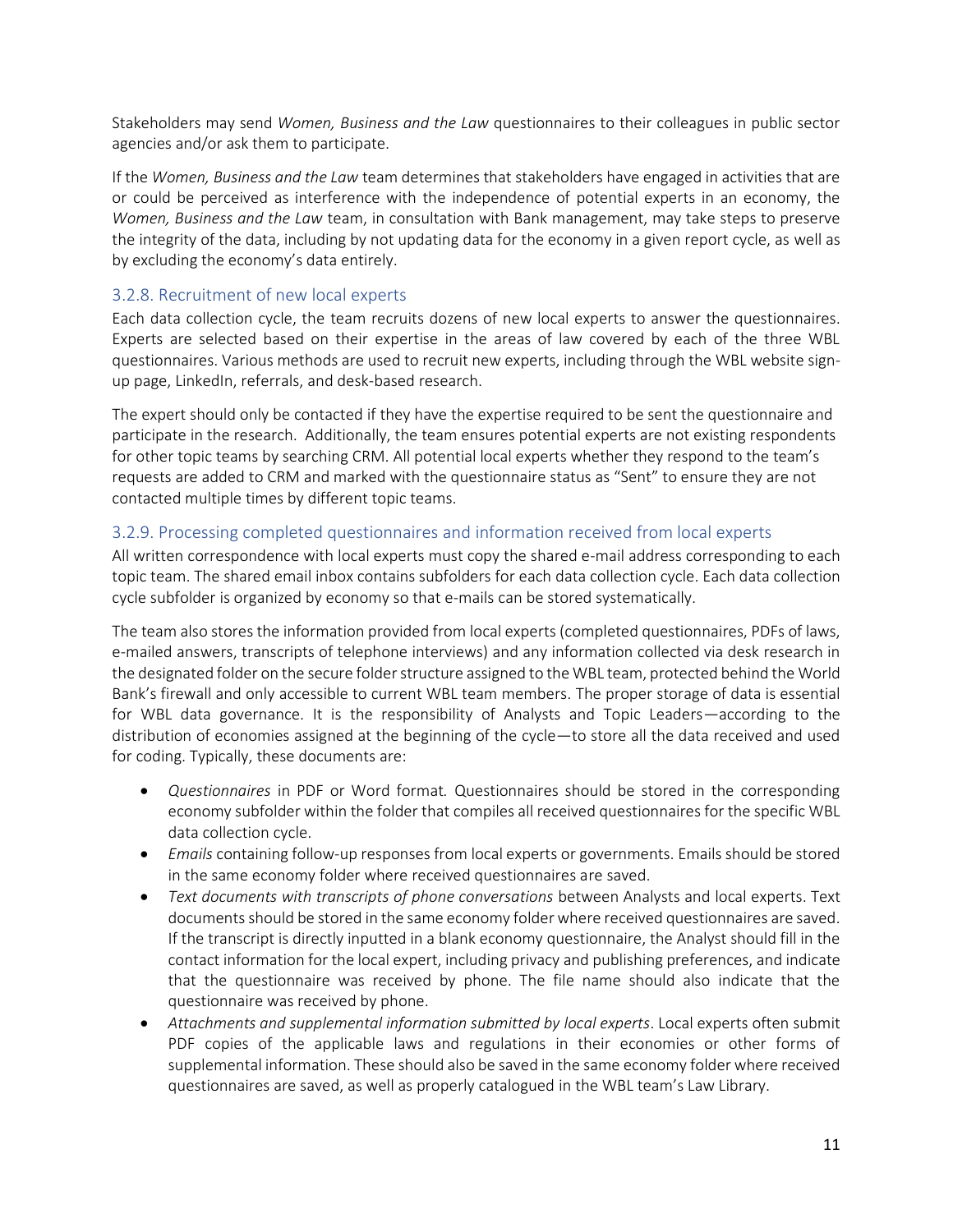• *Government-provided information* obtained through the team's interactions with external stakeholders. Information that is relevant for coding should be stored together with received questionnaires. If the documents are relevant for preparing engagements with governments or to respond to DUS, they can be saved in the corresponding folder designated by the Topic Leader.

The information received from local experts through questionnaires is uploaded into the Data Management System (DMS) through a process called extraction. This process is done automatically for questionnaires that are completed online but must be requested manually for Word questionnaires using SMS. The Questionnaire Generation team coordinates testing of extraction before questionnaires are distributed to ensure extraction is functioning correctly.

### 3.2.10. Completion of questionnaire-based data collection

Each topic team must obtain the primary laws and regulations of each economy. In addition, each topic team aims to obtain information (whether from completed questionnaires, e-mailed answers, or phone calls) from a minimum of two local experts per economy to consider data collection complete. Preliminary data analysis can be started before this threshold is reached and it is based on the relevant law or regulation, accessed through desk research. Analysis is then validated through the comparison with at least one completed questionnaire, confirming that the relevant law or regulation is indeed the latest and no reforms have been recorded in the relevant period. If reforms or changes to the law are identified, through desk research or reported by the expert(s), a minimum of two completed questionnaires is required to validate the reform. In rare cases where this threshold cannot be met, the Topic Leader notifies the Program Manager of the situation through email. The message should explain the circumstances encountered during data collection, the mitigation strategies adopted to remedy the situation, and why the threshold was not met. The Program Manager approves and puts in writing any exceptions made.

### <span id="page-11-0"></span>3.3. WBL Data Collection Missions

To collect accurate information, verify legal bases and to recruit local experts, the WBL team may visit several countries per year. Historically, the team traveled to countries that were newly added to establish the baseline and recruit local experts. When the team travels for other purposes, such as dissemination or conferences, data verification and recruitment of local experts is added to the trip. The team may also validate data with the government counterparts and present the data for the country to interested authorities.

### 3.3.1. Identification of economies for data collection mission

### *Selection criteria*

The WBL team conducts data collection missions to economies where data collection missions will be most beneficial and based on budget. The relevant criteria used by topic teams include the number of responses previously received, the existing local expert pool, data challenges, ongoing reform programs, and the need to verify previously collected data.

### *Consultations with CMUs*

Once selected, the WBL mission team members consult with the local Country Management Unit (CMU) to prepare the data collection mission. This consultation covers, among other topics, the dynamics of the data collection mission, mission dates, country clearance, expected engagements with government agencies to be held during the mission, expectations of the client, logistical assistance, and the source of the funding. The WBL team also shares with the CMU the Guidance on *Women, Business and the Law* Local Expert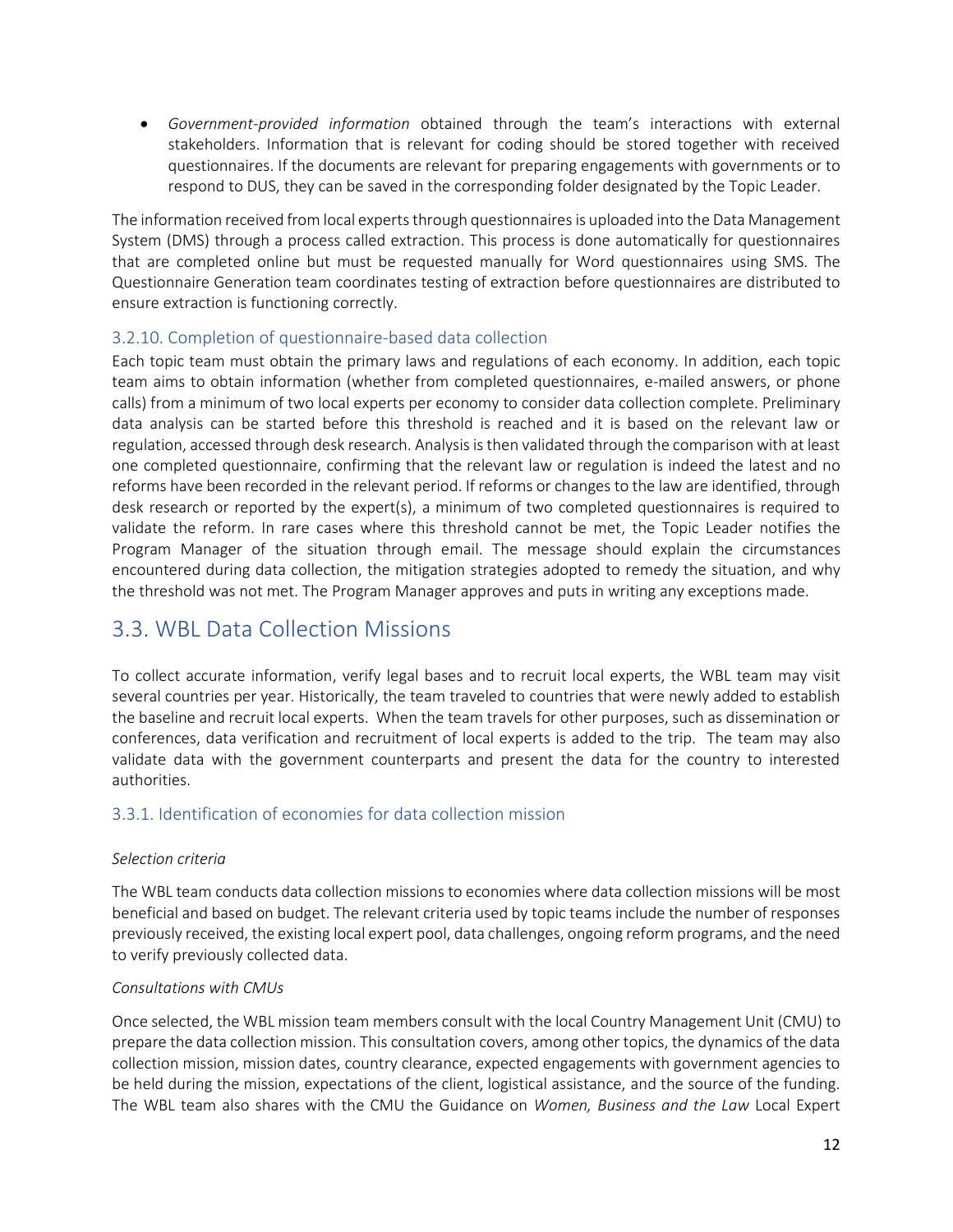Engagement for informational purposes. The team then plans the mission accordingly. Finally, the local CMU clears the mission and the team members.

#### *Concurrent events and presentations*

Data collection meetings may also occur as the WBL team is on mission to present and disseminate its findings in different economies. In such cases, the data collection mission can be supported financially either by WBL funding, a regional or Global Practice (GP), or a CMU.

### 3.3.2. Notification protocol for an upcoming mission

The WBL mission team members check the Country Office home page in the intranet or call the CMU for any country-specific travel requirements at least two weeks before mission departure. Should there be any specific requests or requirements, the team members inform the WBL Manager. The mission team prepares the mission memorandum and any country-specific documents to be sent to the local CMUs in advance of the mission.

The mission team members share with the Program Assistant the names of staff in the Country Office, CMU, and GP who need to be copied in the Statement of Mission Objectives (SMO) and the dates of the mission. When a mission covers two or more countries, the dates in each country must be specified accordingly.

Based on the information provided by the team members, the Program Assistant prepares and sends the draft notice to the WBL Manager and the Country Director or Country Manager for review/clearance at least two weeks before the mission, as well as any country-specific documents that may be necessary (for example, the mission announcement letter to the government).

For security reasons, the team members must send a copy of their itinerary to the Program Assistant before departing on mission. If this itinerary is modified during the trip, an updated version should also be shared.

### 3.3.3. Data collection Travel Requests (TR)

Topic teams prepare a TR for each data collection mission economy. TRs contain the specific questions and data points that the team members need to focus on during the mission. Those documents should also include a list of potential local experts that the mission team should schedule meetings with and the minimum number of local experts from which the travel team should collect information during the mission. In principle and depending on mission priorities, TRs should not contain the entire topic questionnaire and instead focus on key data points. The WBL Manager discusses and reviews TRs and mission requirements at the topic level.

Once TRs are cleared by Topic Leaders and shared with the mission team, mission team members meet with each topic team (Analyst in charge of the economy or team leader) to discuss data details and clarify any questions.

### 3.3.4. Rules of engagement with CMUs during mission

### *Kickoff meeting*

At the beginning of the data collection mission, the WBL mission team members meet with the CMU to discuss the main purpose of the mission and the public agencies with which the team has scheduled meetings. The World Bank staff in charge of private sector development reforms, the Country Director, Country Manager, or Resident Representative are usually present at this meeting. The CMU can also organize a second kickoff meeting with government officials present.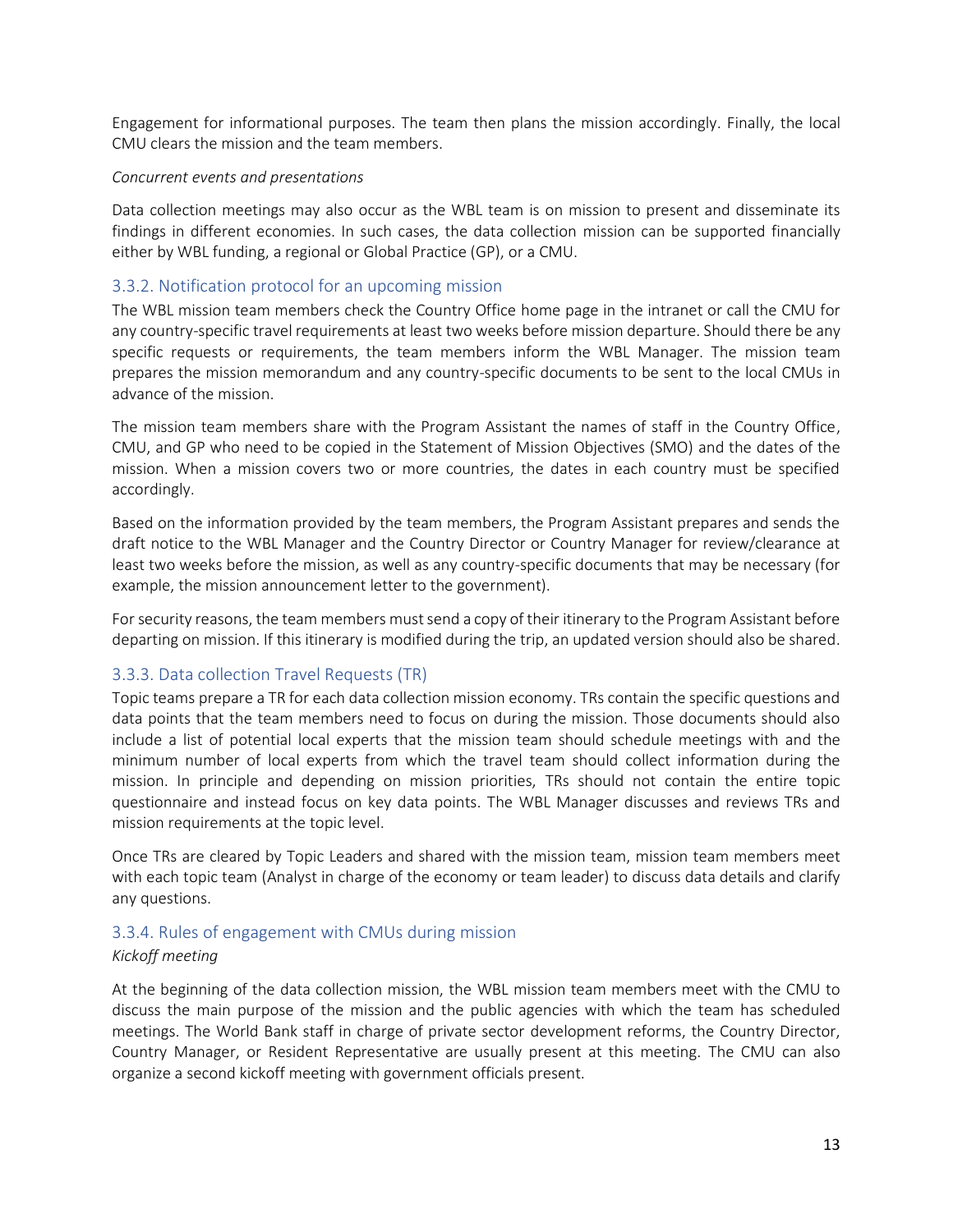#### *Logistical assistance*

When necessary, WBL team members may request logistical assistance from the CMU during the mission. This assistance may be in the form of booking rental cars, organizing transportation to and from the airport, preparing meeting rooms at CMU offices, or arranging interpretation services. Additionally, the CMU may assist the team in scheduling meetings with public agencies. Depending on the local circumstances, WBL team members can also request assistance to schedule meetings with the private sector.

### *Wrap-up meeting*

At the end of the data collection mission and at the request of the CMU, WBL team members organize a wrap-up meeting to explain the key mission highlights and the next steps. Government officials may take part in this meeting. The team does not share any information regarding the results of the mission, or the data collected.

### 3.3.5. Rules of engagement with public authorities during mission

### *Public meetings protocol*

At the government's request, WBL team members may participate in a kickoff meeting with high-level government officials (a minister, for example) or the team in charge of the reform committee of the economy.

In these cases, the team meets with public agencies involved in each topic where information is collected (for example, gender equality agencies, tribunals, land registries, business registries, municipalities, and so on), depending on the request of the topic teams. Public sector meetings are preferably scheduled at the beginning of the data collection mission. If the agenda allows it, all WBL team members composing the data collection mission attend the public sector meetings. CMU staff and staff from the World Bank Reform Advisory team can be present during these meetings.

Generally, public agencies present the undertaken reforms, if any, and the legislative agenda.

### 3.3.6. Rules on gifts

WBL team abides by the rules set out in the Staff Rule 3.01, Standards of Professional Conduct<sup>3</sup>. WBL team members may not accept gifts, regardless of value, that could reasonably be perceived as intending to influence their work decisions, or that could cause reputational harm to the World Bank Group.

WBL team members may accept a gift under certain circumstances: if the gift is presented in a public forum and refusal would cause offense or embarrassment to the giver, or the gift is directly associated with the demands of work (for example, working meals). In these cases, WBG staff may accept the gift on the WBG's behalf rather than in a personal capacity. If valued at more than US\$100, the gift must be declared and surrendered to the Asset Management Unit, Global Corporate Solutions (GCS).

The cumulative value of all gifts from the same individual or entity cannot exceed US\$100 in a 12-month period.

Any personal benefit or value, such as free or discounted services, favors, entertainment, or hospitality (meals or accommodations), are also considered gifts.

<sup>&</sup>lt;sup>3</sup> See the World Bank Group's Code of Ethics, available here:

https://documents1.worldbank.org/curated/en/147281468337279671/pdf/WBG-Code-of-Ethics.pdf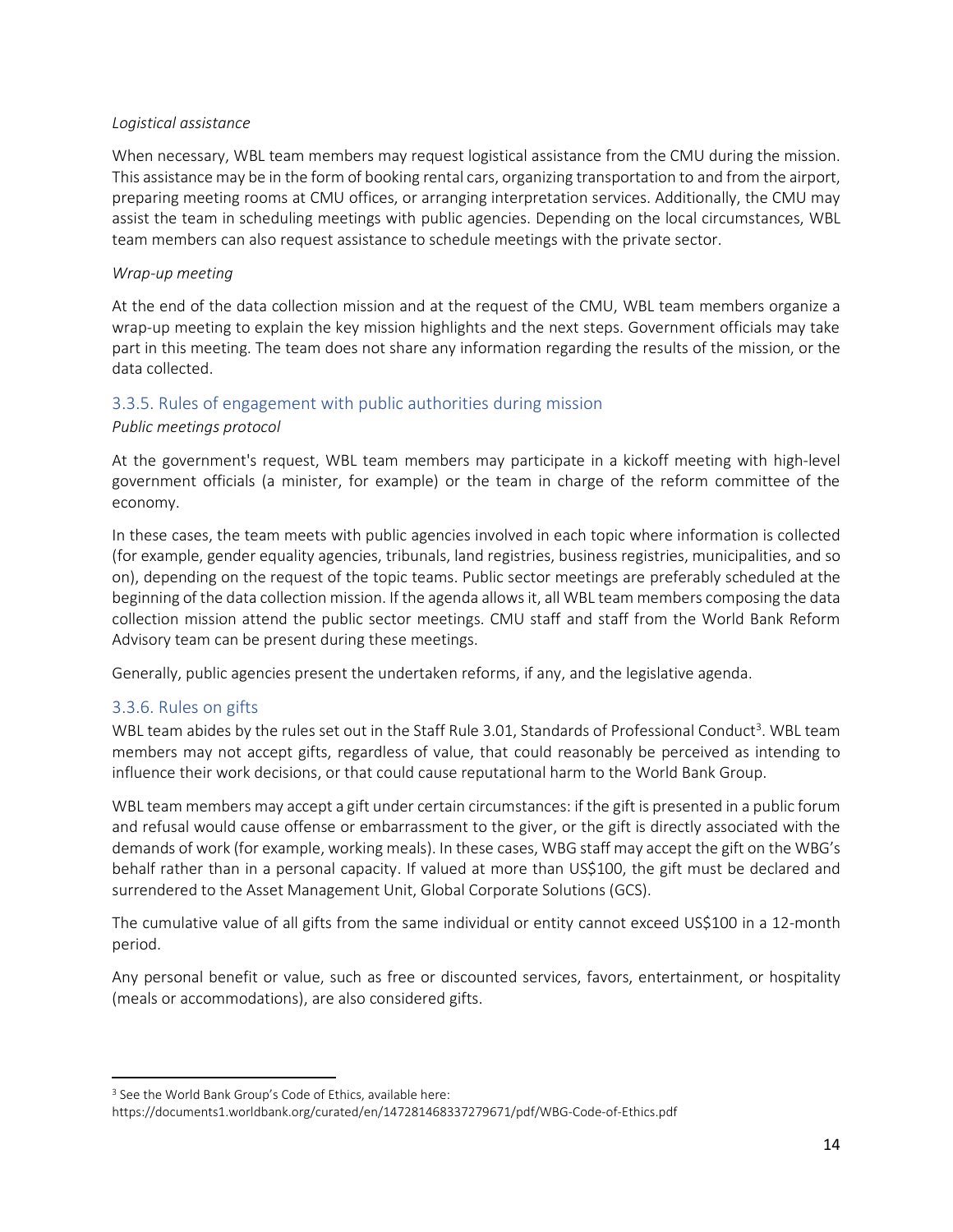### 3.3.7. Rules of engagement with Local Experts during mission

WBL team members can meet with public and private sector experts that they consider relevant for the data collection. CMU staff, other World Bank colleagues, and public sector officials do not typically participate in meetings with private sector experts. Should World Bank colleagues express an interest in participating in these meetings, the mission team should contact the mission manager, copying the WBL Manager, who would directly reach out to the relevant WBG Country Office to clarify the rules of engagement outlined in this Manual.

### 3.3.8. Hospitality with local experts

If a local expert is particularly helpful, it is acceptable to invite the local expert for a meal and cover their expenses. Having a professional lunch or dinner with one or more local experts is an expense eligible for reimbursement. The event might happen either while one is on mission and needs additional information or when a local expert is visiting the Washington, DC area.

Before taking action, the staff must write to the WBL Manager requesting authorization to incur the expense. In an email, the staff should explain the rationale for the expense and provide the number of local experts they expect to invite. Depending on the explanation, the WBL Manager can either approve or disapprove the expense or ask for more details and set an expense limit.

Whether an expenditure was made on mission or not, when claiming reimbursement, in addition to an Excel file detailing basic information—the name, city, and county of the restaurant; the host name; the number of participants; the date of the event—staff must submit the following supporting documents: a list of the participants who were present at the event, including their title, agency, and contact details, the restaurant receipt with proof of payment, and the WBL Manager's email authorization.

### 3.3.9. Post-mission deliverables

### *External Back-to-Office Report (BTOR)*

Upon the mission team's return, and no later than three weeks after completing the mission, the mission team sends a BTOR to the same recipients who received the upcoming mission notification. However, the relevant Executive Director—the government's representative within the World Bank—is removed from the carbon copy list. The BTOR states the main purposes of the mission, the key mission highlights, and the next steps. It also indicates each public sector agency met by the team during the mission. Before sending it out, the mission team requests the clearance and comments of the WBL Manager, and in some cases, the CMU/GP Manager.

### *Internal back-to-office report*

The mission team also prepares an internal WBL BTOR and shares it with each topic team. The WBL BTOR is drafted for each topic based on the TRs prepared by the topic teams. It contains the names and contact information of all local experts met by the team members during the mission and their individual responses, as well as contextual information and the findings of the data collection mission. The WBL BTOR is intended for the exclusive use of DECWL staff and is not meant to be shared outside the unit without the WBL Manager's clearance.

The WBL BTOR, which is always saved on the team's shared network drive in a designated folder, should be delivered to the team within three weeks of returning from a data collection mission. The WBL BTOR delivery deadline is agreed with the WBL Manager, depending on the scope or timing of the mission (earlier or later in the cycle).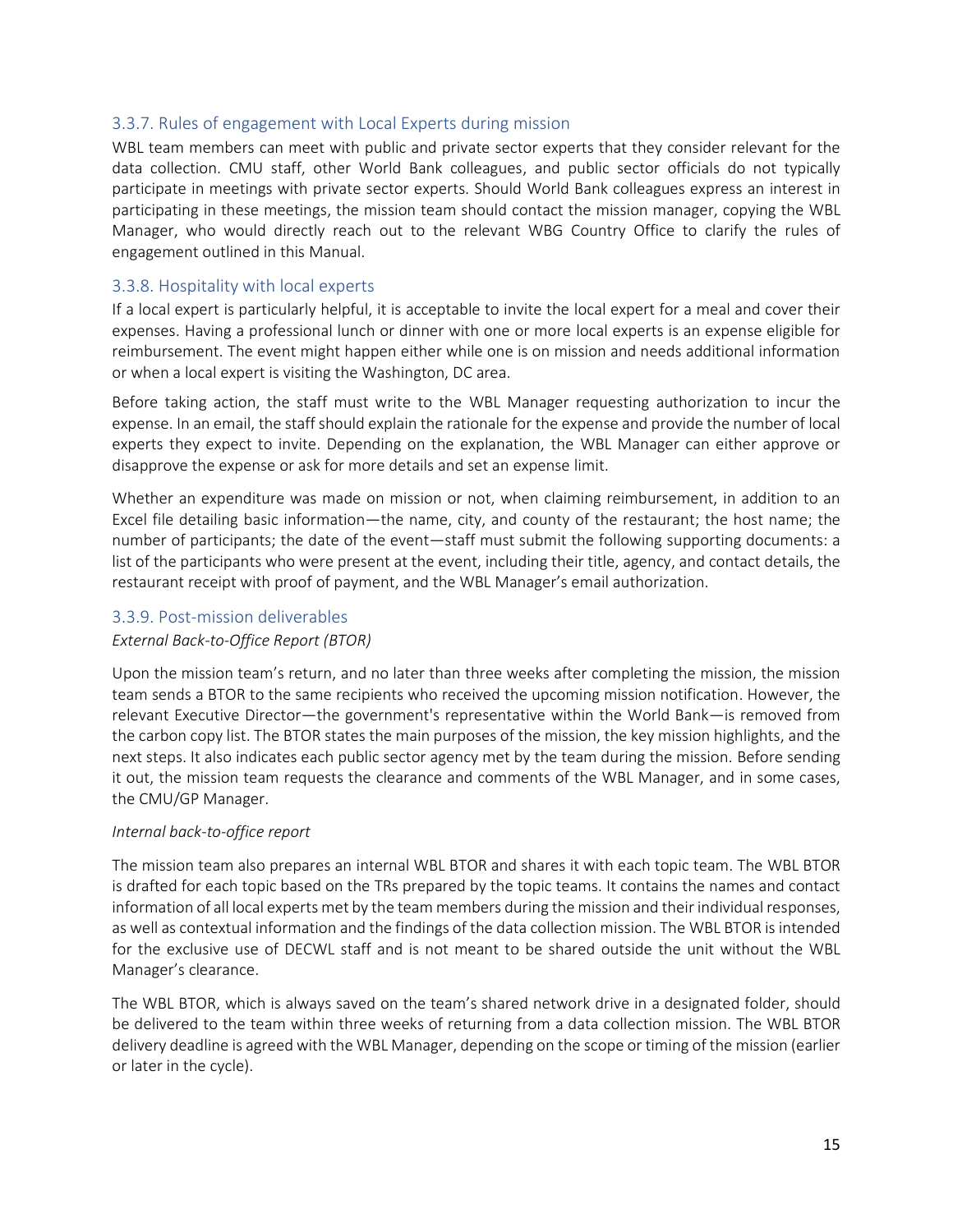#### *Updating CRM with new contact information*

The mission team is responsible for updating CRM with the contact information of newly recruited local experts. If they provided agree, they are recognized in the current cycle's report and included on the distribution list for future questionnaires.

# <span id="page-15-0"></span>4. ENGAGEMENT WITH STAKEHOLDERS

# <span id="page-15-1"></span>4.1. Rules and Procedures for Meetings with Governments

Government officials may submit a request for a videoconference or in-person meeting with the WBL team through a dedicated online portal (Government Engagement Portal). World Bank staff working in country offices or on projects involving WBL can also request a videoconference or in-person meeting with the WBL team and a specific government.

### 4.1.1. Process for requesting and scheduling videoconferences and in-person meetings

The meeting request is made by filling out the Meeting Request Form, which includes information regarding: (i) the WBL indicators to be covered during the videoconference or in-person meeting; (ii) the type of meeting (videoconference or in-person); (iii) the type of discussion requested (reform or data correction); (iv) list of outstanding issues to be discussed; (v) potential dates and times for the meeting to take place; (vi) list of participants joining the meeting (full name, title, agency, and email); (vii) government focal point person and contact information for purposes of coordinating the meeting; (viii) the need for interpretation; and (ix) attachments providing specific documentary information.

The meeting request will be allocated to a WBL team member (the Coordinator), who will contact the requester or focal point from the government by email, in order to schedule the meeting at a mutually convenient time and date. Once the date is scheduled, the Coordinator will share the connection details and platform to be used for the connection with the requester and all the participants. The Coordinator will send them a reminder two days before the day in which the meeting takes place.

### 4.1.2. Scope, content, and format of videoconference or in-person meetings

The purpose of the videoconference or in-person meetings is to discuss the reform information or data queries provided by the government, in a respectful and productive setting. The discussion follows an "issue-by-issue" format and focuses on the technical aspects of the specific items of the agenda stated in the Meeting Request Form. The information provided will be used by the WBL team members for reference purposes only. The WBL team will not provide reform advisory during the videoconferences or in-person meetings.

The meetings will be generally conducted in English. Based on the availability of WBL team members who speak languages other than English, the discussion can be conducted in another language. If there is a need to follow up on a specific issue discussed during the videoconference or in-person meeting or to obtain pending documentation or additional information, the Coordinator communicates this to the government focal point, or the World Bank staff who requested the meeting. The government focal point or World Bank staff who requested the meeting can send the information to the Coordinator by email. Such information is requested and shared by email and can be submitted after the portal is closed.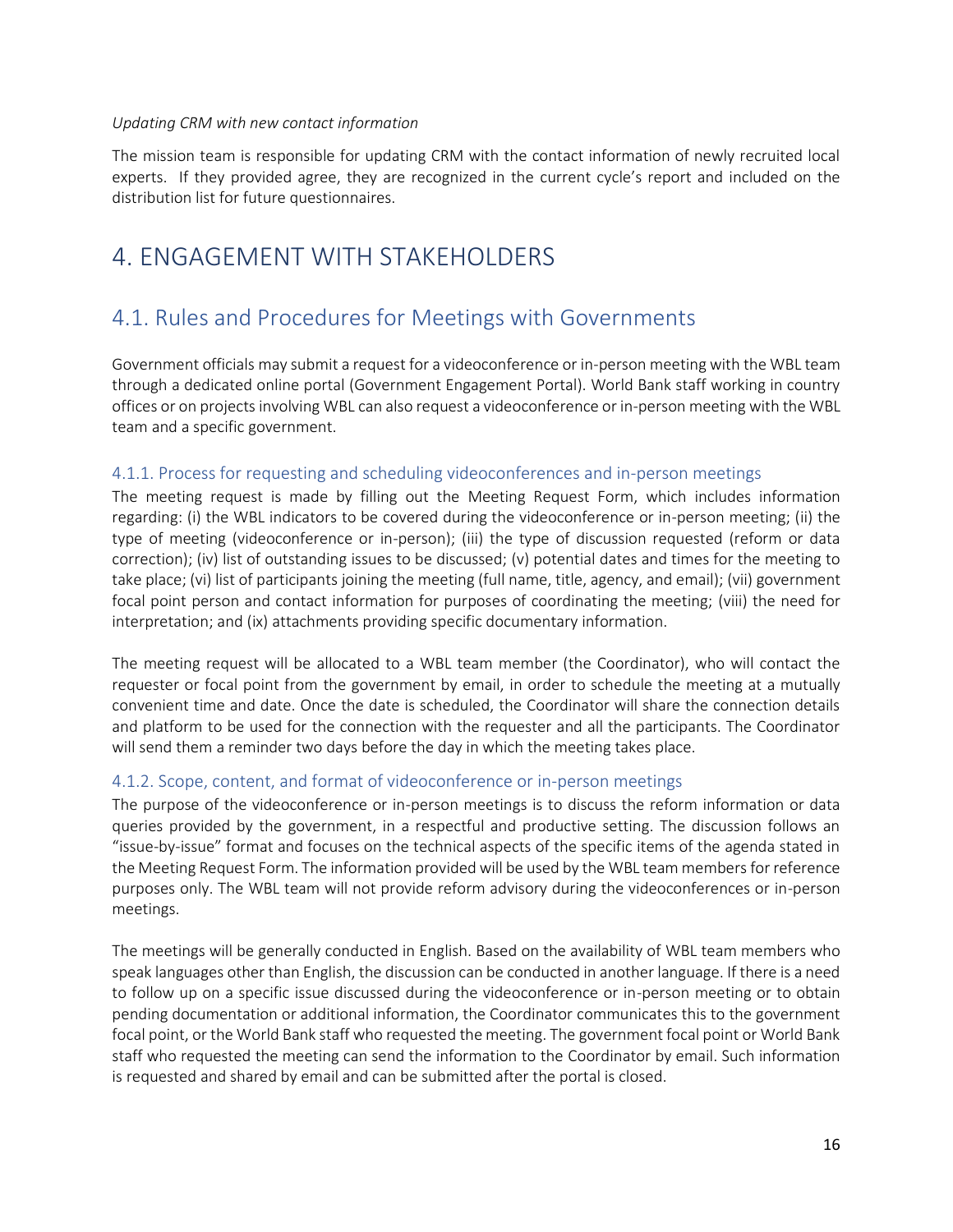### 4.1.3. Timeline

The Meeting Request Form is available online during each data collection cycle from one month after the start of data collection until two weeks after the data cutoff date. Videoconferences or in-person meetings will take place on a rolling basis.

### 4.1.4. Other meetings with governments

The WBL team (in some cases jointly with the DECIG Director, and other senior management) may, when appropriate, conduct additional interactions with high-level government representatives, especially during the World Bank's Spring and Annual Meetings. These discussions may cover general issues related to the *Women, Business and the Law* report but do not cover specific data discussions which should be handled through the meetings described above. In the case of in-person meetings during Spring and Annual Meetings, the team will inform the relevant Executive Director office and Country Management Unit colleagues.

# <span id="page-16-0"></span>4.2. Rules and Procedures for Data Update Submissions (DUS)

Government officials and World Bank colleagues may provide the team with information regarding potential reforms or data corrections in an economy by completing the online WBL DUS (Data Updates Submission) Form available on the Government Engagement Portal. The WBL team reviews all submitted information and provides responses to information received under the specific circumstances described below.

### 4.2.1. Rules on what the WBL team replies to

A DUS Submission Lead is assigned to monitor, coordinate, review and respond to the data update submissions received from government officials through the Government Engagement Portal and the WBL DUS Form. The DUS Submission Lead ensures that all information submitted through the Government Engagement Portal is reviewed and addressed by the WBL team, who is responsible for responding to each online submission. In exceptional circumstances when the government officials have trouble accessing the online form, information sent to the WBL team without using the DUS Form (for example, by email, letter, and so on) is also reviewed and considered.

Submitters select all indicators for which they would like to provide information. They then can complete memos for the indicator mentioned at the top of each page. Each indicator page may contain an unlimited number of memos. Each memo contains the following information: (i) type of data update, (ii) indicator impacted, (iii) description of data update, (iv) question impacted, (v) suggested data modification, (vi) date of entry into force (if applicable), and (vii) legal basis (if applicable).

All boxes in each memo should be completed. Each box in the form has a character count limit. A different memo should be used for each type of data update, question impacted, and suggested data modification. After submitting the DUS Form, a PDF is generated and sent to both the WBL team and the submitter.

The DUS Form does not have a limit to the number of memos that can be created.

All supporting documents (evidence, laws, regulations, etc.) must be submitted separately through the "Supporting Documents" link at the end of the form, which generates a pre-populated email for document attachment. No changes or additions to the subject line or content of the email should be made, except to add the names of the supporting documents.

All supporting documents must be submitted prior to the closing of the online Government Engagement Portal.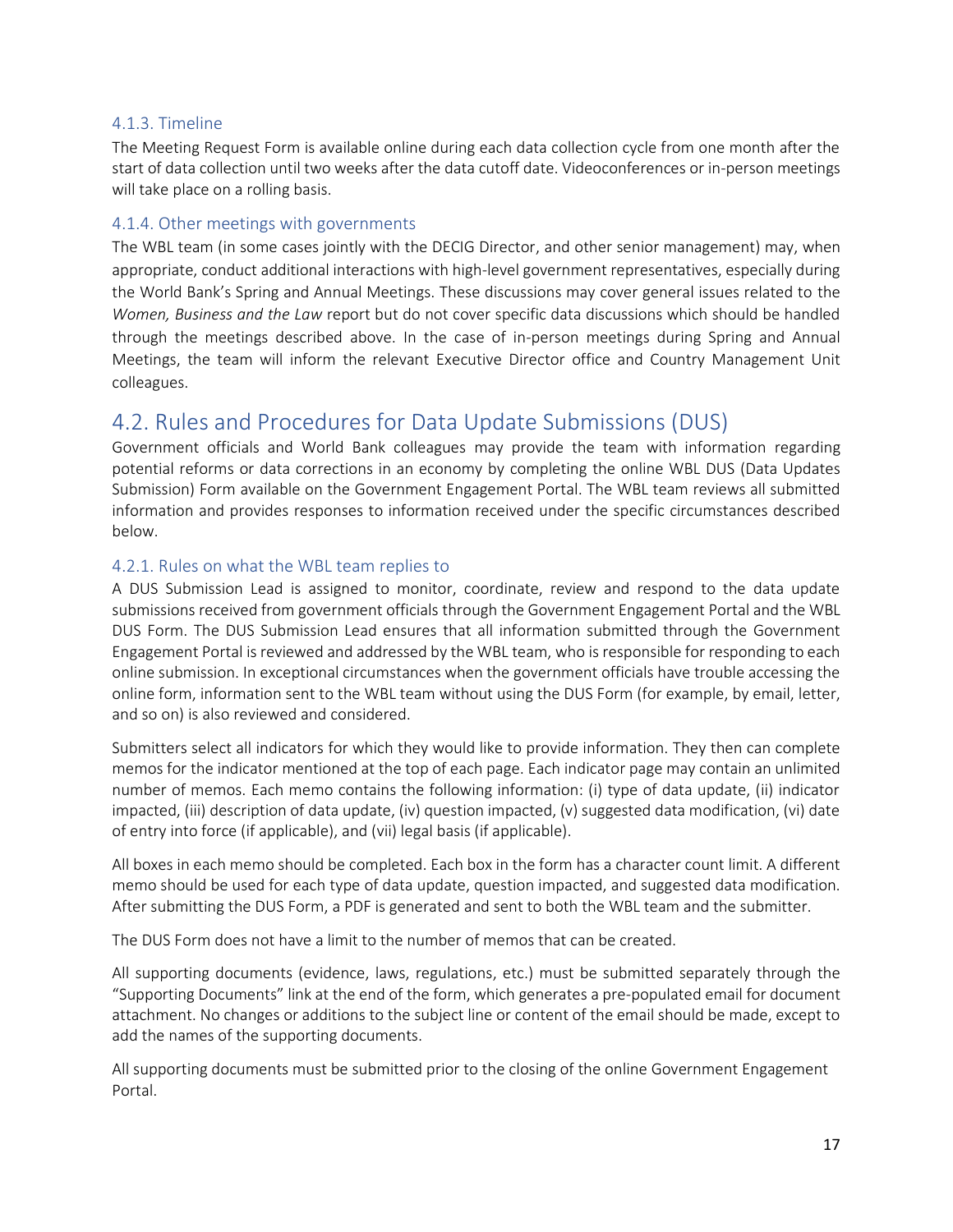### 4.2.2. Timeline

The DUS Form is available online during each data collection cycle from one month after the start of data collection until two weeks after the data cutoff date. Information submitted outside this timeline is also reviewed and considered by the WBL team if it is received during BWR period. The team sends written responses to all accepted information no later than two months after data collection closes.

### 4.2.3. Guidelines on DUS content

#### *Type of information allowed in WBL responses*

The WBL team provides a response to each memo by explaining the assessment of the particular economy data to the issue raised based on the relevant methodology and providing a conclusion.

### *Type of information not allowed in WBL responses*

The WBL team does not provide information on the impact of reforms and corrections on the score of an economy. The WBL team does not provide advice regarding reforms undertaken by governments. The WBL team does not provide responses to comments submitted by governments regarding economies other than their own.

Reforms may be recognized in the DUS response provided by the WBL team. The data is adjusted accordingly where applicable. However, even if such reforms may affect the data, they may not necessarily be included in the reforms section of the WBL report. For a reform to be included in the reform section of the report, the impact of the data changes must meet the criteria documented in the data notes available on the WBL website. Such analysis is not specified in the WBL team's responses to the DUS, as many responses are finalized prior to the final data being available and hence prior to the impact of the data changes being known to the WBL team.

### *Review of DUS content and submission*

Each topic team is responsible for the format and content of responses to memos related to their indicators, under the supervision of the DUS Submission Lead. Responses are subject to two rounds of review, by the WBL Program Manager and by the DECIG Director, before the DUS Submission Lead sends them to the submitters within the deadline.

### *Publishing DUS responses and information submitted*

The DUS response to information received from governments will be published on the WBL website, along with a copy of the original unedited submission. Both documents will be accessible to the general public. Information submitted in the supporting documents will not be published on the WBL website.

### *Economy-specific information received as part of Bank-Wide Review (BWR)*

After sending the report to BWR, World Bank colleagues are invited to provide economy-specific comments related to the data. The WBL team will provide a written response to such information within six weeks of the BWR deadline for comments. The WBL team will not provide a written response to queries sent from governments to colleagues and then passed on to the WBL team. The WBL team will also not provide a written response to all issues already raised in the DUS submitted through the Government Engagement Portal as described above.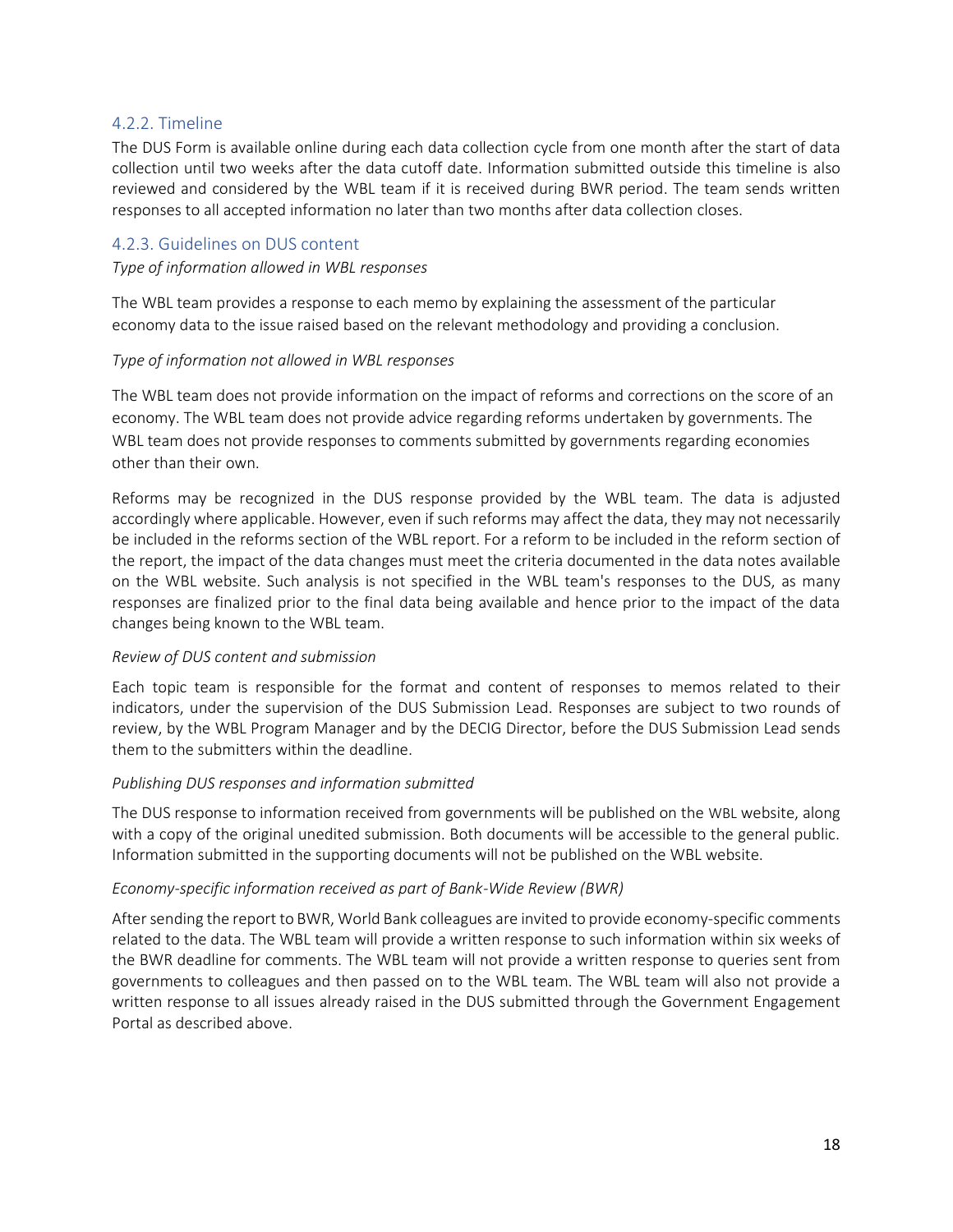# <span id="page-18-0"></span>4.3. Rules on Other Communications Received During the Data Collection Cycle

WBL staff members should inform the WBL Program Manager of any communications not pertaining to the normal data collection process (for example, via WBL questionnaires) received from a government on WBL data outside of the framework depicted in this section.

# <span id="page-18-1"></span>4.4. General Communications with the Board of Executive Directors

The WBL Program Manager prepares written communication sent via email when the data collection period begins to the Board of Executive Directors through the corporate secretariat announcing the launch date of the Government Engagement Portal and an open call to Executive Directors to send updates on ongoing reforms and data queries. This communication includes information about WBL cycle milestones, the reform cutoff date, the rules for government interactions (including the DUS process and videoconference or in-person meetings), and any additional relevant updates. The DECIG Director clears and sends this email. The same email is sent to relevant counterparts within the WBG.

Before report publication, DECIG sends a written communication to the Board of Executive Directors with an embargoed version of the *Women, Business and the Law* report.

The WBL Manager and DECIG management have an open and permanent dialogue with the Board of Executive Directors throughout the WBL cycle on general issues pertaining to the *Women, Business and the Law* report. Country-specific data queries from Executive Directors are handled through the procedures described above.

# <span id="page-18-2"></span>5. DATA CODING AND ANALYSIS

Coding is the process whereby the WBL team analyzes the laws and regulations of a given economy to answer the questions presented in the WBL index and included in the topic questionnaires. All answers are derived from codified laws and regulations. Responses from local experts are analyzed in conjunction with the law and other relevant secondary sources to ensure accuracy. The coding process is carried out in the Data Management System (DMS).

# <span id="page-18-3"></span>5.1. Data Management System (DMS)

The WBL team uses a custom-built Data Management System to code its data. DMS was designed to ensure:

- *Data confidentiality*: The system is accessible online only when connected to the World Bank's network and requires a username and password to sign in. Access is granted individually by a Product Administrator (usually a Topic Lead or the DMS Focal Point), who creates profiles for analysts with designated roles (e.g., analyst, topic lead, product manager, guest) and grants access only to the topics they are assigned to work on.
- *Efficient processing of information*: DMS, which is connected to SMS, allows users to view last cycle answers and cited laws side-by-side with the local experts' answers and cited laws for each question included in the questionnaire.
- *A log/record of data changes*: Any changes in data indicate the date and name of analyst or user who changed the data to ensure it can be tracked.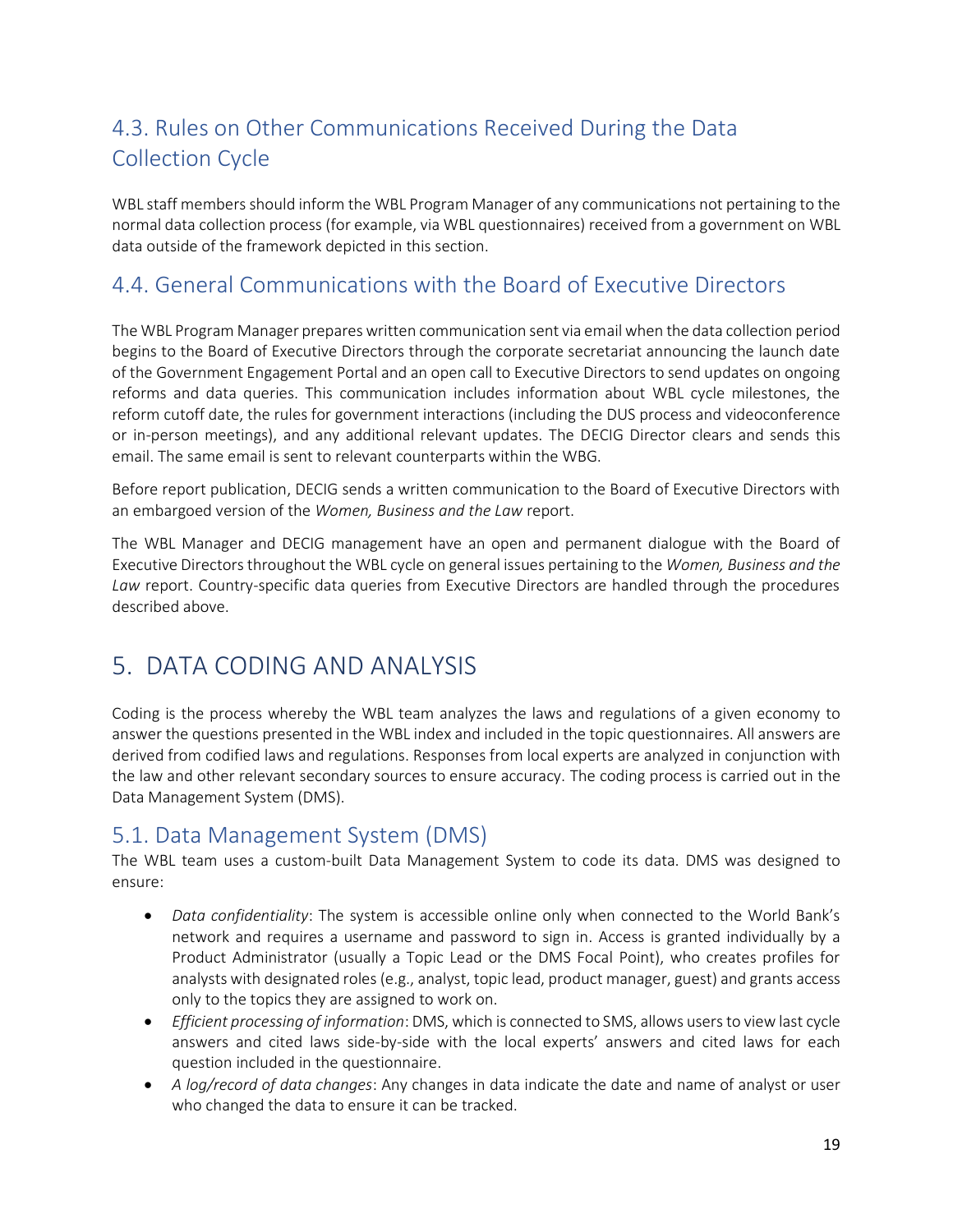- *All corrections, reforms or changes to data are flagged:* DMS alerts users of any changes in data and requires a justification be provided. If justification has not been provided, DMS will prevent the data from being submitted for the next level of review.
- *Efficient reporting of data, corrections, and reforms:* A number of reports are downloadable to Excel that compile lists of corrections, reforms, or historical data. Data can also be downloaded to Excel from DMS for individual or multiple cycles.
- *Multi-level review processes (see Section 6 for more details)*: The coding platform features a component that allows analysts to submit coding for review by a Topic Leader. The Topic Leader can accept or reject the coding, which will either revert it back to the analyst to make necessary changes or elevate it to the next level of review by a Data Reviewer. The Data Reviewer also can also accept or reject the coding; if accepted, the coding is then reviewed by the Program Manager.
- *Protection and storage of data*: All historical data is "locked" in DMS, meaning it cannot be altered by a user unless the economy is "recalled from review." The current cycle data is locked at each level of review unless it is rejected or recalled from review.

Before coding, each indicator team prepares a coding template, coding sheet, and coding rules. Values for answers, legal bases, URLs and comments are coded in DMS by the team's review of the applicable legal instruments, as cross-checked with local experts' answers and other secondary sources.

The WBL team coordinates closely with the World Bank's IT team to monitor the functioning of the DMS system, test and implement enhancements that further strengthen the points listed above and keep up to date with the technology developments in the field. DMS is regularly adjusted to meet the team's needs.

# <span id="page-19-0"></span>5.2. Topic Leader responsibilities

In addition to setting up the coding process and ensuring datapoints are formatted correctly, Topic Leaders are responsible for training Analysts on the WBL methodology and providing guidance during the coding process. Every cycle, Topic Leaders share coding rules—which are more detailed versions of the WBL methodology included in the data notes section of the *Women, Busines and the Law* report<sup>4</sup>—with their respective teams. The Coding Rules provide practical guidance to all WBL team members on how data points are coded with examples of different variations in the law to ensure the highest degree of comparability.

Topic Leaders are responsible for coding a subset of economies as well.

### <span id="page-19-1"></span>5.3. Analyst responsibilities

Each Analyst is responsible for coding a subset of economies. Analysts are responsible for inputting the current cycle answers, applicable legal basis, URLs to laws, and explanatory comments into DMS for each datapoint for each economy assigned. They determine these values by reviewing and analyzing the applicable legal basis in conjunction with the last cycle values, the information provided by local experts, and any other secondary sources. Analysts also must ensure consistent application of the methodology and evaluate whether any changes to the data should be made due to corrections or reforms.

Any change that impacts a data point used to calculate the WBL index score must be logged in DMS. To log this change, the Analyst (or Topic Leader if coding) must:

<sup>4</sup> For the WBL data notes, see https://wbl.worldbank.org/en/methodology.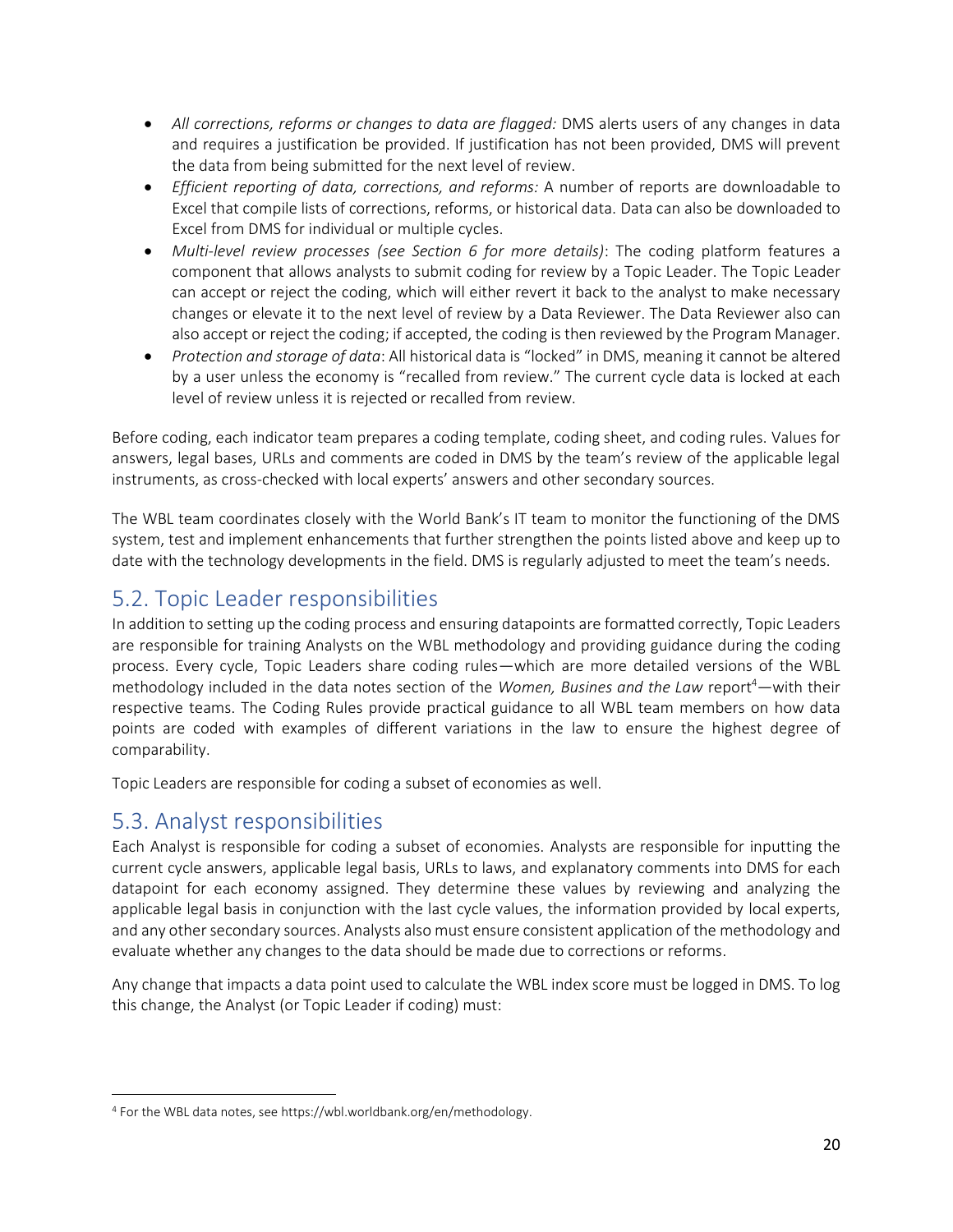- Identify, from valid sources as per the methodology and coding rules, a change in the raw data compared to the preexisting value coded in DMS. This is commonly called a confirmation of change.
- Identify the basis of the change, such as a new law or regulation, an incorrect application of the methodology, or a missed legal reform in a previous cycle.
- Assign a date on which this change entered into force. This process is essential to distinguish between a reform and a correction.
- For reforms, identify the impact of such change (positive, negative, neutral).
- Obtain the necessary confirmations to validate the change as per coding rules.

All of this information is inputted in a separate tab in DMS designed precisely to log either reforms or corrections. For corrections, the Analyst must correct the inaccurate values for all years affected. This process is commonly called back-calculation.

To justify a change due to legal reform, the topic team should include the following detailed information in the reform description in DMS:

- *Date of enactment.* The enactment date is the date that a bill officially becomes law. For questions on leave and pensions, WBL applies the laws in force on the last day of the coding cycle ("the cut-off date").
- *Date of entry into force and/or implementation of provision.* The date of entry into force or implementation of the legal provision is the date the legal provision takes effect. WBL uses this date as the date of reform.
- *Who implemented what new measures?*
- *Information on what has been repealed and what has changed*.
- *Level of confirmation.* DMS includes fields for analysts to note the number of questionnaires received and number of local experts confirming the reform.
- *Any other useful details.* This may include government websites, legislative history, news articles, and other secondary sources or information.

To justify a correction to the previous year's published data, the topic team should include the following information in the correction description in DMS:

- *What is the applicable methodology for that data point? What was the issue in the previous year's coding?*
- *How should the coding be corrected this year, and why?*
- *Level of confirmation by local experts.* The number of responses received and the number of responses confirming the correction should be recorded in their respective fields in DMS, even when the correction description already includes the details of the local experts' responses.
- *Back-calculation until WBL[year], and why the data was back-calculated until that year.*
- *Any other useful details.*

To log a reform or correction to historical data, the topic team should include the following information in the reform or correction description in DMS:

- *Type of historical data change*. Clarify whether this is a missed reform (positive or negative) or a historical data correction (with positive or negative impact).
- *Date of enactment and date of entry into force of the applicable legal basis.* The team should also clarify the relevant WBL[year] impacted by the reform or correction and whether any data needs to be back-calculated (specifying the range of back-calculation).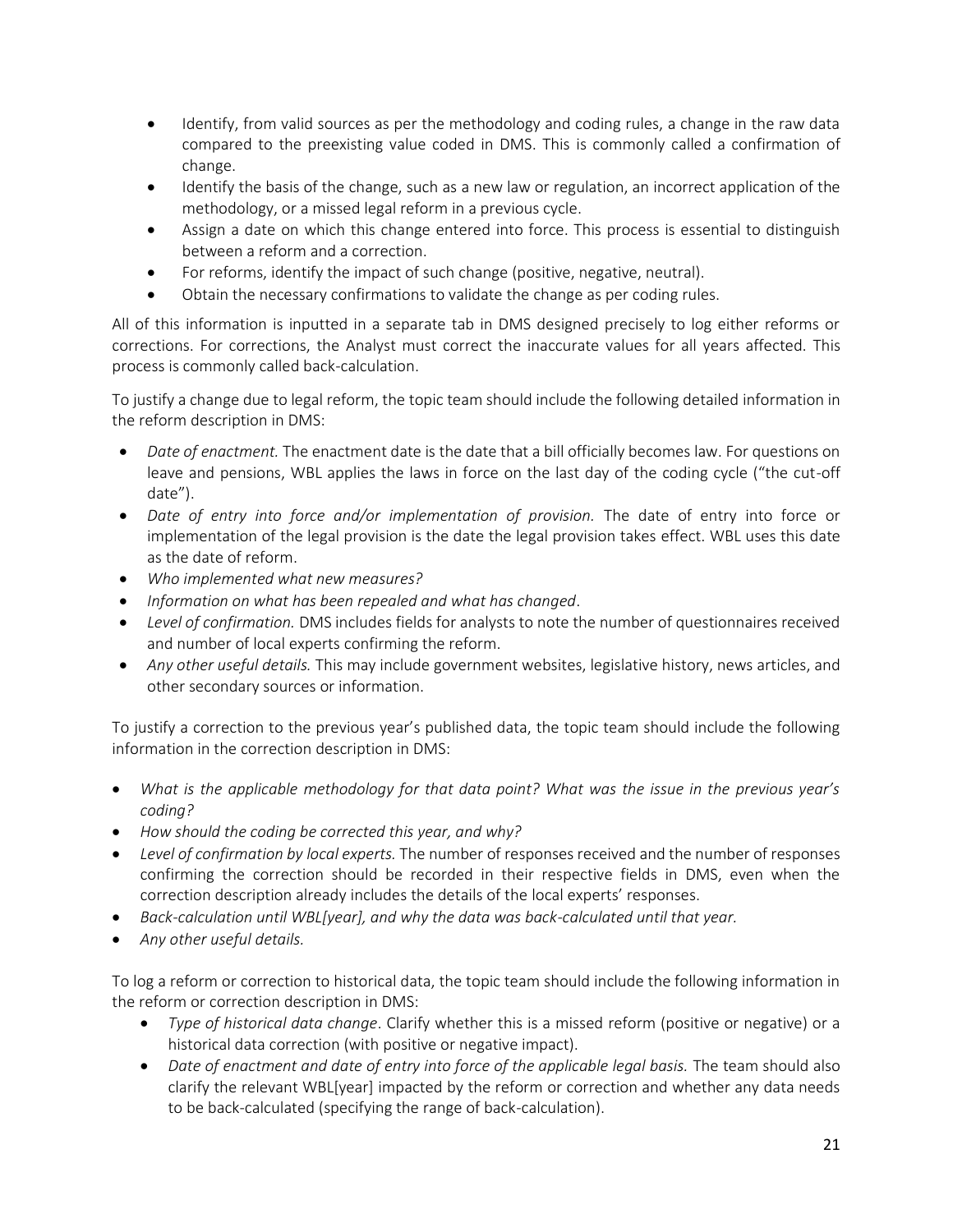- *Details of the reform or correction:*
	- o For missed reforms: include information about who implemented the reform, what has been repealed and what has changed.
	- o For historical data corrections: include applicable methodology, identified issue with the data, how the coding should be corrected, and any other useful information (such as applicable legal basis or whether a historical reform should be adjusted/removed).
- *Level of confirmation by local experts*

### <span id="page-21-0"></span>5.4. Submitting data for review

Once the Analyst or Topic Leader finishes coding an economy according to the methodology and coding rules for each of the eight indicators, they submit the completed economy for review in DMS. The submission locks the data for this particular economy for review in DMS. If the topic team needs to update any scored data point for this economy, the topic team recalls the economy from review in DMS, updates the data, and resubmits it for review.

# <span id="page-21-1"></span>5.5. IT flags for proper data production

The *Women, Business and the Law* team works closely with the IT team to address any technical issues that may arise in DMS during the coding cycle. Team members must log tickets with information about any IT issues encountered in Microsoft Teams in the DMS support channel. The tickets are addressed usually within 24-48 hours and any pending tickets are discussed on a weekly basis by representatives for the WBL team and the IT team. This ensures the accuracy and integrity of the WBL data.

# <span id="page-21-2"></span>6. DATA REVIEW

The data for all economies across all topics are subject to a three-layer review and approval process in DMS by the Topic Leader (level 1), Data Reviewer (level 2), and Program Manager (level 3). Three additional layers of review are conducted outside DMS by a Data Team Review (level 4), followed by DECIG Management Review (level 5) and, finally, a Bank-Wide Review (BWR) (level 6). A Review Lead is designated to coordinate the review processes each report cycle.

The three-layer review and approval are recorded at the economy level for each topic in DMS, including comments by the reviewers at each level, when applicable. Each layer of data review is conducted based on the following standards:

- Coding decisions are based on applicable laws and regulations, supported by other sources of information.
- The coding is in English. Additional information and text of legal provisions can be included in the original language, followed by an English translation in the comments section. The methodology and coding rules for each of the indicators should be applied consistently across economies during coding.
- Any change to previously published data should be well justified, so the Topic Leader, Data Reviewer, and Program Manager can understand the rationale behind the coding decision.
- Any change to previously published data should have the required level of confirmation from local experts and be supported by applicable law, regulation, or other official information, where applicable.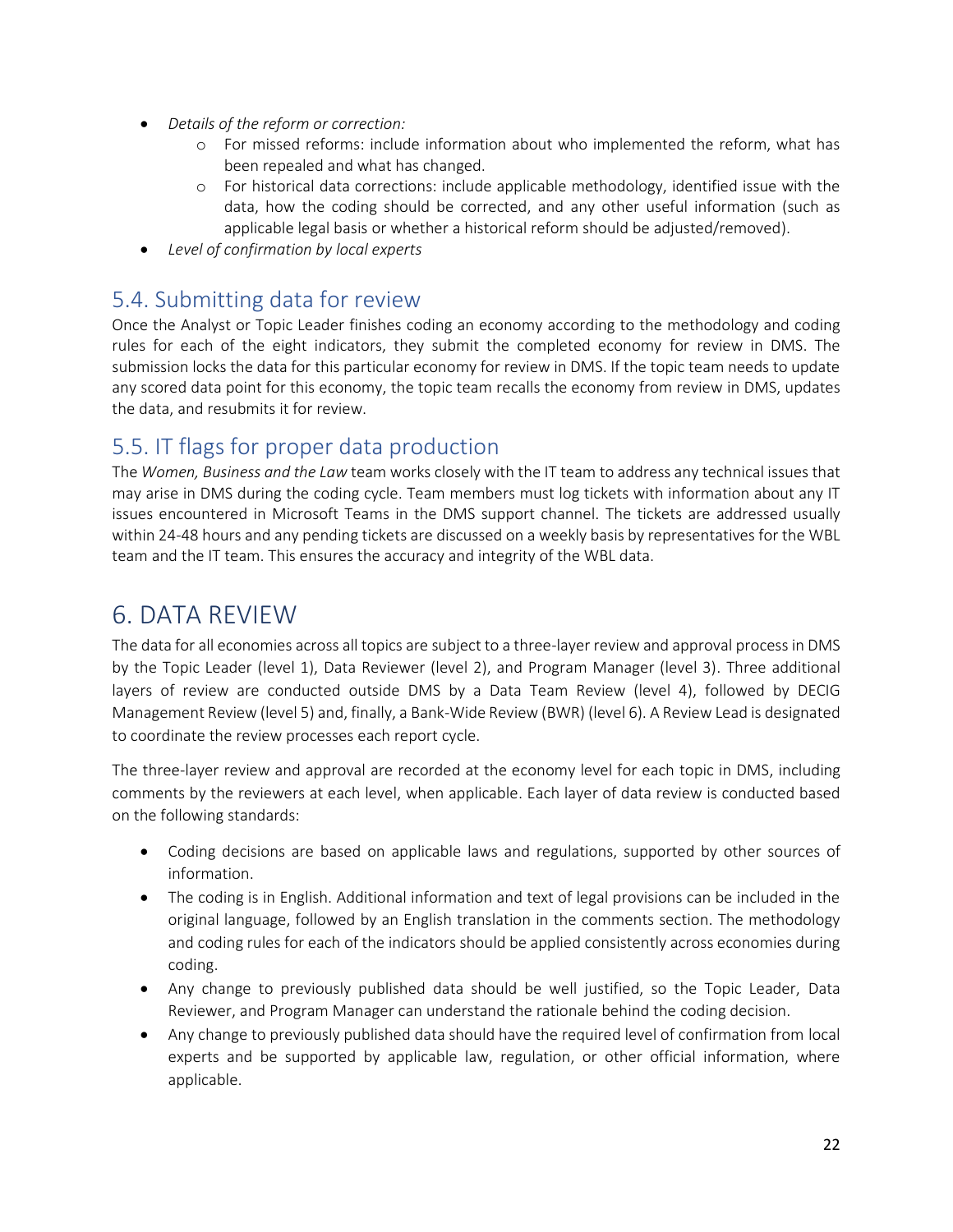Coding that does not meet the standards outlined in this section is rejected and sent back to the topic team. The topic team then revises the coding, provides comments where applicable, and resubmits the economy for further review and subsequent approval.

The Topic Leader, Data Reviewer, and Program Manager provide review comments through the review log comment box. When the reviewer rejects an economy, the grounds for rejection and the recommended action should be clearly documented in the comment box. When the reviewer approves an economy, a review summary can be provided to facilitate the next layer of review. If a reviewer has a question about the coding that does not require rejecting the economy in DMS, the reviewer can follow up with the team outside DMS and should summarize the discussion in the review comments.

If the topic team recalls an economy from review and revises the coding, changes made after the previous reviews should be clearly explained in the comment box when the topic team resubmits the economy.

# <span id="page-22-0"></span>6.1. Topic Leader review (level 1)

The Topic Leader leads a team of Analysts in charge of collecting and coding the data for a topic. The Topic Leader performs coding for a set of economies, reviews the data coded by the Analysts of the topic, and approves the coded data for all economies under the topic in DMS.

Topic Leaders are responsible for ensuring the consistent application of the methodology and coding rules for all economies. In cases where the assessment differs between the Topic Leader and the Analyst, the Topic Leader makes the final coding decision based on consistent application of the methodology.

# <span id="page-22-1"></span>6.2. Data Reviewer review (level 2)

The Data Reviewer is a Topic Leader or Analyst from a different topic within the WBL team. The Data Reviewer plays the role of a peer reviewer for all economies for another topic by reviewing and approving in DMS the coded data that have been reviewed and already approved by the respective Topic Leader.

# <span id="page-22-2"></span>6.3. Program Manager review (level 3)

The Program Manager reviews the coded data for a set of topics already reviewed and approved by the respective Topic Leaders and Data Reviewers. The Program Manager performs the final approval in DMS for the coded data for this set of topics for all economies.

# <span id="page-22-3"></span>6.4. Data Team review (level 4)

Once all economies for a topic receive the three-layer approval in DMS, the Data Team downloads the approved data and presents them in the decomposition file.

The decomposition file includes the approved indicators and scores for all economies under the topic in the current year and previous years, as well as the change to WBL scores between the current year and the past year due to reforms, corrections, and methodology updates (if applicable). The Data Team then crosschecks the changes in data and scores in the decomposition file against the reforms and corrections logged in DMS. Discrepancies are analyzed by the Topic Leaders, Data Reviewers and Program Manager, and recorded in DMS.

The Data Team shares the decomposition file, which displays the economies in alphabetical order, highlighting changes in scores due to reforms or corrections, with the Program Manager, the Topic Leaders and Data Reviewers. The Data Team starts the production of the decomposition file during the second layer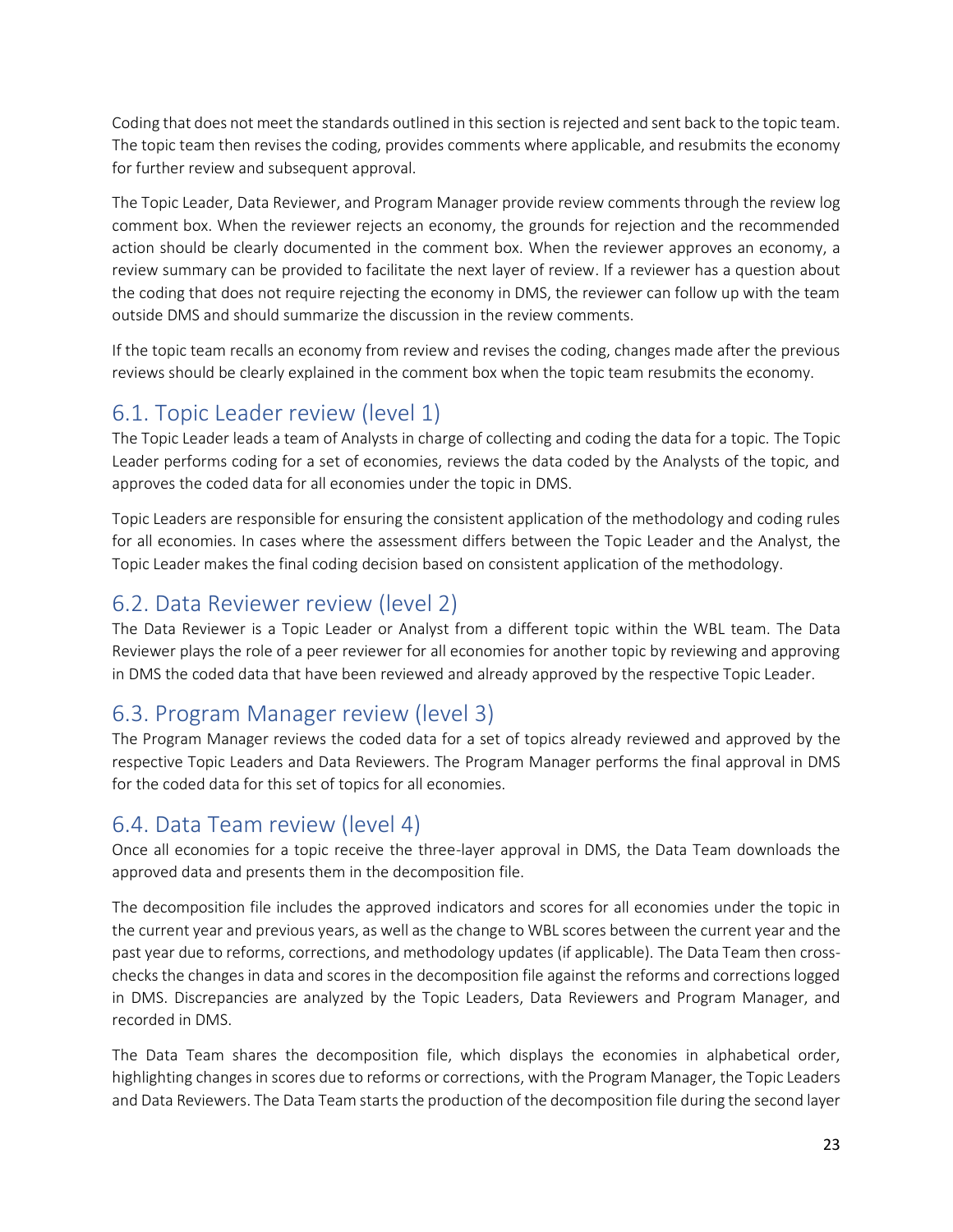of review (by Data Reviewers) to ensure that there is ample time to address data discrepancies impacting scores ahead of further review.

Each decomposition file, including the final file produced after the third layer of review (Program Manager review) is locked: only the Data Team and the Program Manager have editing rights, while the Topic Leaders and Data Reviewers have reading rights (and may be allowed to copy the data to a new spreadsheet for analysis purposes). Each version of the file is dated and saved in a in a designated folder in the network drive. The final decomposition file is prepared two business days before the data review meetings.

### <span id="page-23-0"></span>6.5. DECIG Management review (level 5)

The approved data are reviewed by the DECIG Director with the Topic Leaders, Data Reviewers, and Program Manager in a documented data review meeting. The topic team takes the minutes of the data review meetings, documenting what has been discussed and agreed and what are the next steps if the topic team is required to perform additional data verification. The minutes of these meetings are saved in the topic teams' designated folders on the network drive.

Following the meeting, the topic team performs additional data verification—if the Program Manager and DECIG Director provide additional comments—and confirms or updates the data as required. Any changes made to the data are subject to three-layer approval again in DMS. The Data Team then downloads the latest approved data and updates the final decomposition file.

# <span id="page-23-1"></span>6.6. Bank Wide Review (BWR) (level 6)

In collaboration with the Program Manager, the Topic Leaders perform a thorough review and validation check of the final master file. The Program Manager clears the BWR version of the master file, which is circulated to the DECWL function leads, including those for data analysis and production.

The Data Team prepares the BWR version of the economy tables in Excel. The BWR economy tables are circulated back to the topic teams, who confirm that the data in the file match their BWR data in DMS. The following section (Section 7) presents in more detail the BWR process.

If a topic team needs to make a change to its data in DMS after the BWR country tables are circulated internally to the WBL team, the topic team recalls the relevant economies and preforms the necessary changes, which are subject to three-layer approval again in DMS. The WBL team repeats the steps described in the beginning of Section 4.1.6. The revised BWR country tables are recirculated only to the specific topic teams with changes for a recheck.

The Production Leader converts the BWR country tables from Excel to Word and circulates the Word file back to the topic teams, who confirm that the data in the Word file match the data in the Excel BWR country tables.

In collaboration with the Program Manager, the Topic Leaders communicate the date and time for which DMS is locked for BWR to the WBL team as a whole. During BWR no data changes are allowed on DMS. Also, no data extractions from received questionnaires are permitted during the same period.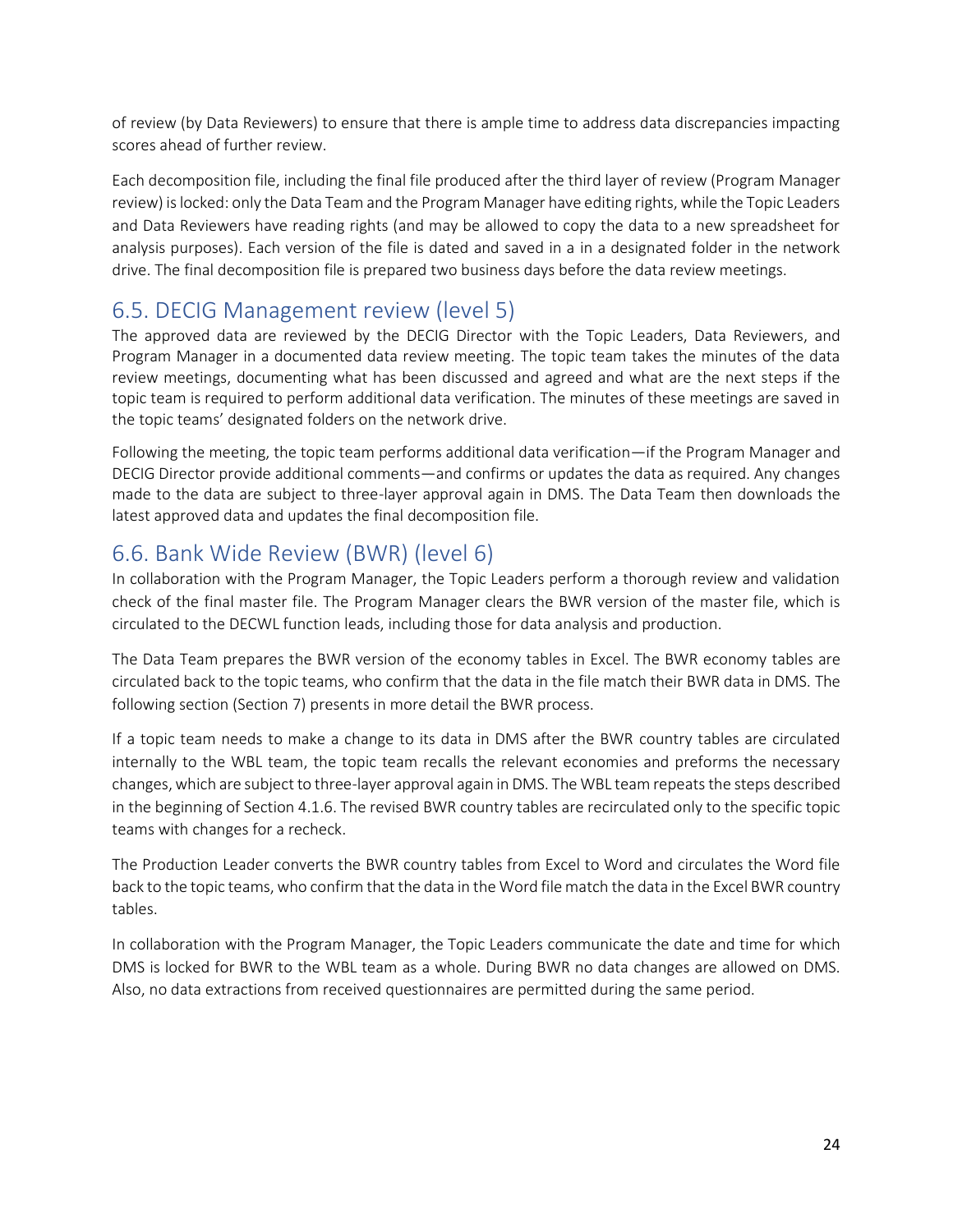# <span id="page-24-0"></span>7. REPORT CLEARANCE AND REVIEW PROCESS

The *Women, Business and the Law* report and data are produced as part of an Advisory Services and Analytics (ASA) project. The general WBG Accountability and Decision-Making (ADM) framework for ASA applies to the WBL review and clearance processes. The following sections provide additional specific details relevant to WBL*.* 

# <span id="page-24-1"></span>7.1. Process for obtaining approval for BWR circulation

- 1. The WBL Manager sends chapters of the draft report to other DECIG and DEC units for comments. The WBL team incorporates comments into the BWR version of the report.
- 2. The Program Manager sends an email to the Production Leader to seek concurrence on the data included in the BWR version of the country tables, confirming that all comments from the data review meetings have been addressed, that all economies for all topics have received the three-layer approval in DMS, and that all topic teams have confirmed the country tables submitted to the Production Leader match the final data with the three-layer approval in DMS.
- 3. The Production Leader sends an email to the Program Manager, copying the Data Team, to seek concurrence on the final BWR version of the report and annexes. The Production Leader also uploads the BWR report and annexes to the SharePoint site.
- 4. The WBL Manager concurs and submits the BWR report and annexes to the DECIG Director for written approval for BWR circulation, copying the Data Team and Production Leader.
- 5. The DECIG Director clears the BWR report and annexes for circulation by email.
- 6. Upon written request by the DECIG Director, the DEC Senior VP and WBG Chief Economist decides to circulate the BWR report and annexes for BWR.
- 7. All Practice Groups and relevant stakeholders within the World Bank Group receive a digital copy of the draft report and have 2 weeks to provide written comments to be incorporated in the final report.

# <span id="page-24-2"></span>7.2. Archiving of BWR version of the master file and approval for BWR circulation

The Production Leader archives the BWR version of the master file in the Production folder of the network drive. The Production Leader archives the approval for BWR circulation by the DECIG Director in the Production folder of the network drive.

# <span id="page-24-3"></span>7.3. Preparing for the BWR meeting

The Program Manager and DECIG Director review the comments received during BWR in a meeting with the Data Team, report authors, Topic Leaders, and Production Leader. BWR comments are categorized as general comments and economy-specific comments (comments on specific data points pertaining to an economy). General comments are circulated to the same distribution lists for the BWR prior to the BWR meeting.

### <span id="page-24-4"></span>7.4. Process for responding to economy-specific comments

The DECWL team responds to the economy-specific comments in a separate communication after the BWR meeting. The format is the same as the DUS responses. The Production Leader coordinates the process.

# <span id="page-24-5"></span>7.5. Archiving of BWR comments received

The Production Leader archives emails received with BWR comments in the Production folder of the network drive.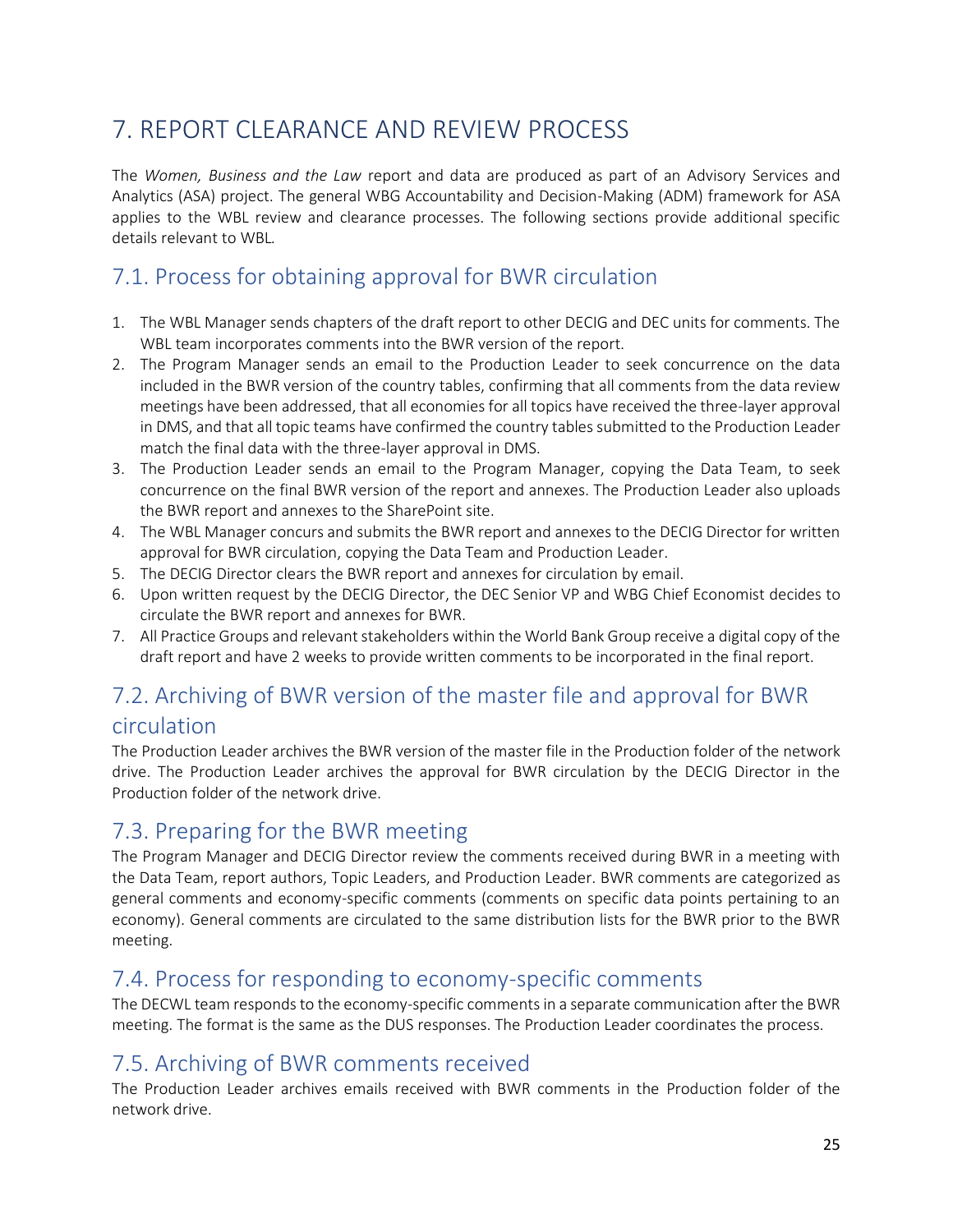# <span id="page-25-0"></span>7.6. Data Changes After BWR

### 7.6.1. Process for clearing data changes after BWR

- 1. Data are categorized as current data (data for the current and previous year) and historical data (data for any year before the previous year). The current data are included in the BWR country tables. The current data are hereinafter referred to as "BWR data".
- 2. After data are circulated for BWR, the WBL team will only make additional changes to incorporate BWR comments, if warranted, or (exceptionally) to correct errors that may be found after circulation for BWR.
- 3. All suggested data revisions received during the BWR process are verified by the topic teams.
- 4. If a topic team decides to make a change to the BWR data ("post-BWR data change"), the topic team sends an email to its Data Reviewer to provide justification and seek approval for the change, with a copy to the Data Team and Production Leader. The Data Reviewer reviews and approves the change in email, after which the Program Manager reviews and approves the change in email. Upon the Manager's approval, the Topic Leader recalls the specific economy in DMS for the topic team to make the approved data change. The Data Team saves the request and approval emails in the network drive and logs the request and approval in the master file.
- 5. All changes made to the BWR data are subjected to three-layer approval again in DMS.
- 6. The Program Manager concurs and submits the post-BWR data changes to DECIG Director for written approval, with a copy to the Data Team and Production Leader.
- 7. The DECIG Director clears the post-BWR data changes by email.
- 8. If a topic team decides to make a change to the historical data after BWR, the topic team sends an email (Section 5.2.2.ii) to its Data Reviewer and the Program Manager to provide justification and seek approval for the change copying the Data Team and Production Leader. The Program Manager reviews and approves the change in email. Upon approval, the Topic Leader recalls the specific economy, and the topic team processes the correction and any relevant back-calculations in DMS. The Data Team saves the request and approval emails in the network drive.
- 9. All changes made to the historical data after BWR are subjected to three-layer approval again in DMS.

### 7.6.2. Email template for requesting post-BWR data changes

Following BWR, the Data Team requests from IT the reactivation of the recall function in DMS in order to allow for any data changes to be applied in the system, following the process documented in this section.

The Program Manager approves by email any changes made to the data after BWR for the topic teams to perform these changes in DMS and resubmit for the same three-layer internal approval process. Any clarification or additional documentation received by local experts to validate the data change is included, in the form of attachments, alongside the data correction in DMS.

All changes made to the BWR data will be documented with the original source of the request, including the classification of the change type to enhance traceability and monitoring of such changes. The topic team submits the following information in the email request for post-BWR data changes:

- Topic
- Economy. Changes are recorded at the economy level for 190 economies. The topic team uses one group of bullet points for one economy.
- Indicator(s). The topic team includes all indicators requiring modification for each economy.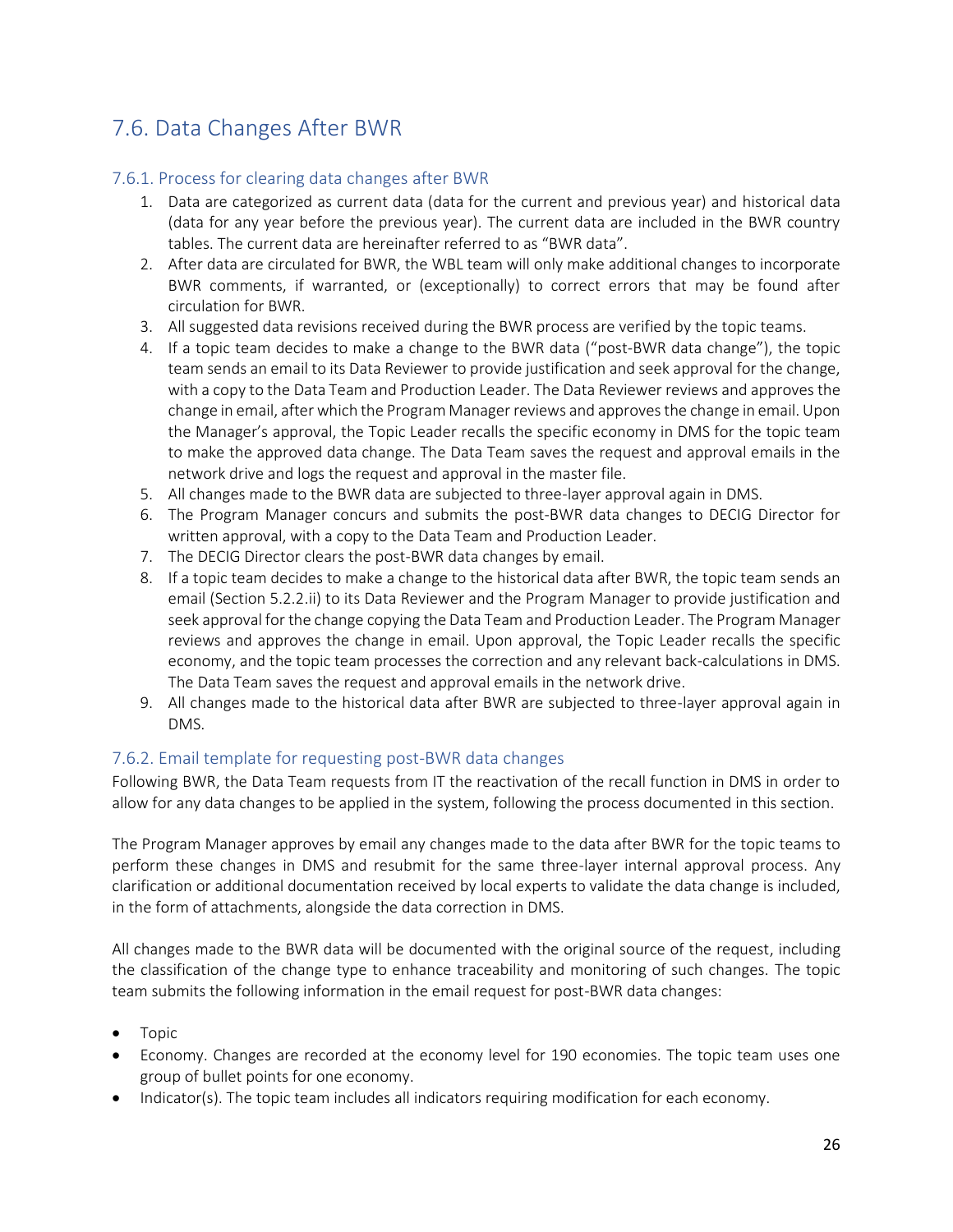- Explanation for the change(s)
- Number of confirmations from local experts
- Data impact
	- Current year: For example, [indicator name] changes from [score] to [score].
	- Previous year:
	- Previous year using previous year's methodology (if applicable):
- Back-calculated until (if correction)
- Classification of the change. The topic team selects one of the following options:
	- *Adding reform compared to BWR data*. No change due to reform previously recorded in BWR data
		- *Adding correction compared to BWR data*. No change due to correction previously recorded in BWR data
		- *Modifying reform recorded in BWR data*. A change due to reform was already recorded in BWR data, but the type of reform needs to be modified, or the reform needs to be removed
	- *Modifying correction recorded in BWR data*. A change due to correction was already recorded in BWR data but needs to be modified, or the correction needs to be removed
	- *Other*. The topic team explains if none of the above classifications suits the change
- Original source requesting the request:
	- BWR comment or others: The topic team puts "BWR comment" or explains otherwise
	- BWR comment sent by: The topic team provides the sender's email address

The topic team submits the following information in the email request for changes to historical data.

- Topic
- Economy. Changes are recorded at the economy level for 190 economies. The topic team uses one group of bullet points for each economy.
- Historical year(s)
- Indicator(s)
- Explanation for the change(s)

### 7.6.3. Logging post-BWR data changes in the master file

All changes made to the BWR data are logged in the master file, "Post-BWR changes" tab to ensure the traceability and monitoring of such changes.

The "Post-BWR changes" tab includes all information in Section 7.6.2 for each change. The tab is submitted to the Program Manager and DECIG Director for approval.

### 7.6.4. Process for preparing country tables for final publication

- 1. The Program Manager reviews the Coding Status report and monitors the status of the review process in DMS to ensure 100% compliance with the three-layer approval in DMS for final publication. The Data Team save the Coding Status report in the network drive.
- 2. Topic teams double-check that the final indicators and scores in DMS match for all economies for both the current year (including the current year using the previous year's global variables) and the previous year. Each topic team ensures that its topic data matches. Each topic team saves its own checking file in the topic folder.
- 3. The Data Team communicates the date and time for which the data are final for publication. Topic teams confirm to the Data Team that DMS matches their Excel coding sheet as of 24 hours before data are final for publication. The Data Team downloads the final index from DMS after the data are final and prepares the master file for final publication.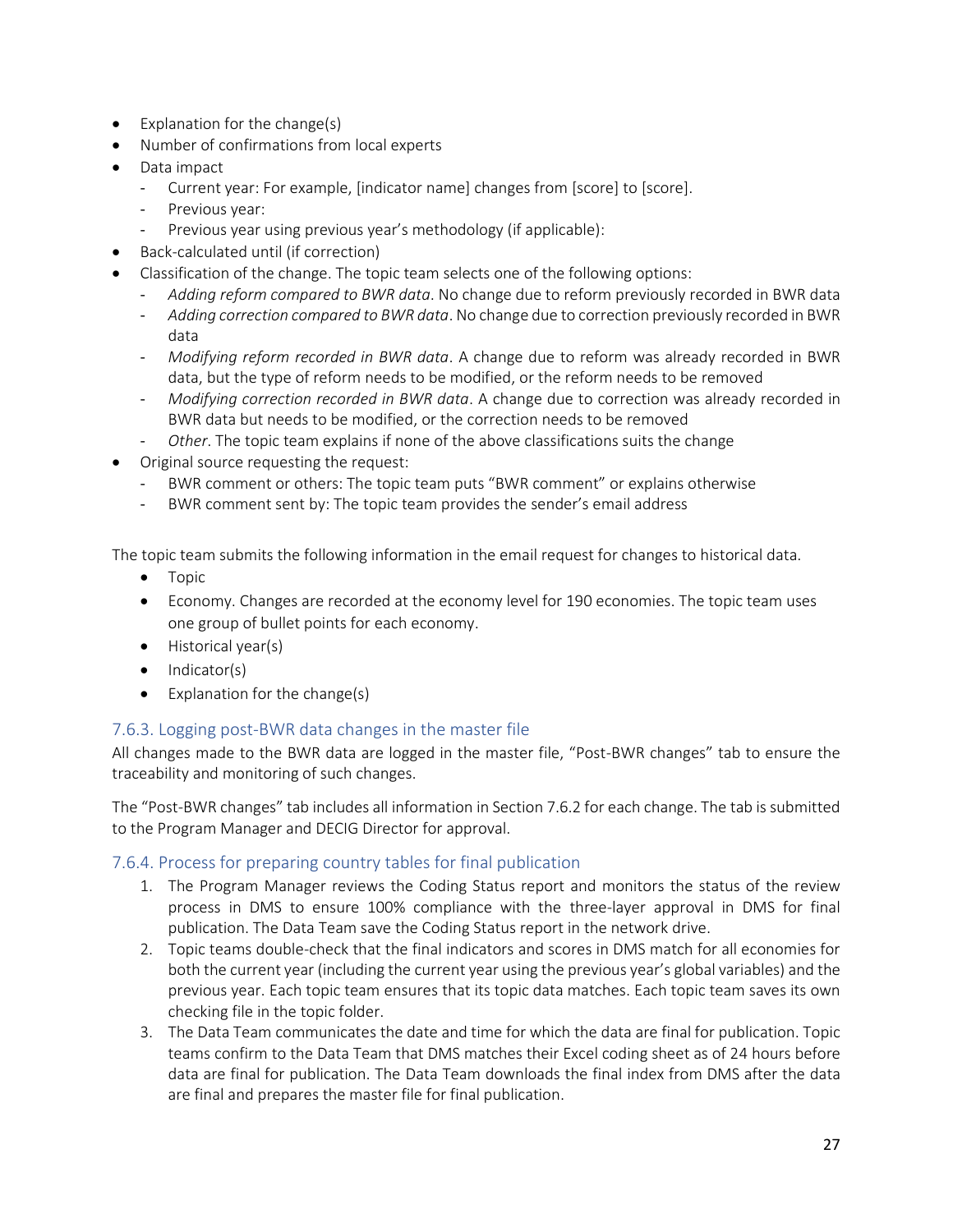- 4. The Data Team performs a thorough review and validation check for the master file. The Program Manager clears the publication version of the master file, which is circulated to the DECWL function leads, including those for the data summary for Country Directors, media, presentation, production, and Senior Management briefing.
- 5. The publication version of the master file is circulated with the DECWL Topic Leaders for their information. The "Post-BWR changes" tab documents the justification provided when a topic team requests to reject an economy in DMS after BWR. After the economy is rejected, no request can be made to retroactively modify the justification that was previously provided. The topic team can flag if the record in the "Post-BWR changes" tab does not match what was provided in the approved request. The final data will be circulated back to the topic teams for review.
- 6. The Data Team prepares two locked Excel files with final data (editable only by the Data Team): the country tables in BWR format for recirculating to the same distribution lists for the BWR (190 economies with scores), and the underlying data file used for preparing the publication version of the country tables (190 economies with scores). Both Excel files are circulated back to the topic teams, who confirm that the data in both data files match their final data in DMS.
- 7. The Data Team sends an email to the Program Manager, with a copy to the Production Leader, to seek concurrence on the final data to be included in the final report. They confirm that all economies for all topics have received the three-layer approval in DMS and that all topic teams have confirmed that the underlying data file used to prepare the publication version of the country tables match the final data with the three-layer approval in DMS.
- 8. The Program Manager concurs and submits the final data to the DECIG Director for written approval to circulate back to the BWR distribution lists, with a copy to the Data Team and Production Leader.
- 9. The DECIG Director clears the final data by email.
- 10. Upon approval, the DECIG Director recirculates the final data in the BWR format to the same distribution lists for the BWR at least two weeks prior to the publication of the report.
- 11. The Production Leader prepares the final reform count file (for the  $\sqrt{ }$  and  $\times$  symbols in the publication version of the country tables) and sends it to the Data Team.
- 12. The Data Team prepares the publication version of the country tables in Excel based on the approved underlying data file and the final reform count file.
- 13. The Production Leader sends the Excel publication version of the country tables for PDF layout and circulates the PDF layout version of the country tables back to the topic teams and Data Team, who confirm that the data in the PDF layout match the data in the approved underlying file. The data for each topic is reviewed by the topic's Data Reviewer. The Program Manager then reviews all data for major errors. The economy name, region, income group, indicator scores, and overall scores are reviewed by the Data Team and the production team.

### 7.6.5. Process for archiving the publication version of the master file, approval for post-BWR data changes, and approval for final data

The Production Leader archives the publication version of the master file in the Production folder of the network drive. The Production Leader archives the approval for post-BWR data changes by the DECIG Director in the Production folder of the network drive. The Production Leader archives the approval for final data by the DECIG Director in the Production folder of the network drive.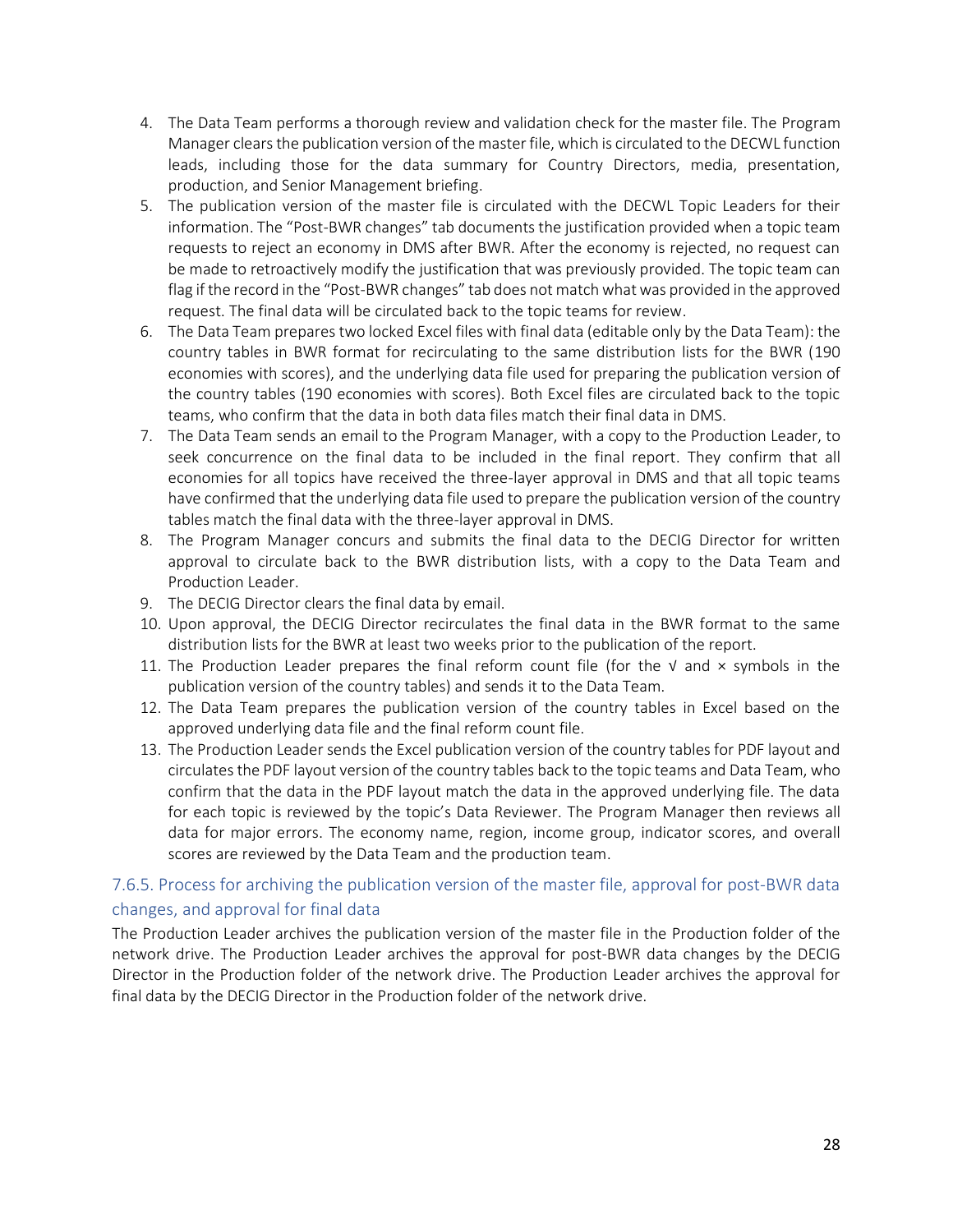# <span id="page-28-0"></span>7.7. Final Clearance of Report for Publication

### 7.7.1. Process for preparing the final report

- The Production Leader sends the PDF layout version of each chapter to the respective authors, who review and clear that the PDF layout match with the final Word chapter.
- Upon clearance by the authors, the Production Leader sends the PDF layout chapters to WBG Publications and receives the final eBook of the report ("final report") in PDF layout from WBG Publications.
- The Production Leader sends an email to the Program Manager, copying the Data Team and Topic Leaders, to seek concurrence on the final report, confirming that all topic teams have confirmed that the PDF layout version of the country tables matches the approved underlying data file.
- The Program Manager concurs and submits the final report to the DECIG Director for written approval for publication, with a copy to the Data Team and Production Leader.
- The DECIG Director clears the final report for publication by email.
- Upon written request of the DECIG Director, the DEC Senior VP and WBG Chief Economist decides on the final publication of the report and data.
- Upon approval, the Production Leader refers the clearance of the final report to WBG Publications. The cleared files are converted into electronic formats for dissemination, including the World Bank's Open Knowledge Repository and eLibrary.
- The DECIG Director sends the embargoed final report to the DEC Senior VP and WBG Chief Economist and other WBG Senior Management.
- The DECIG Director sends the embargoed final report to the Executive Directors.
- If a paper copy of the final report is required, the Production Leader sends the final files to the WBG Publications print coordinator for printing.

### 7.7.2. Archiving approval for final report

The Production Leader archives the DECIG Director's approval for the final report in the Production folder of the network drive.

# <span id="page-28-1"></span>8. CHANGES AFFECTING THE *WOMEN, BUSINESS AND THE LAW* INDEX

### <span id="page-28-2"></span>8.1. Conceptual Definitions

Each indicator has a methodology that is published in the data notes annexed to each *Women, Business and the Law* report and on a dedicated section of the WBL website. The methodology establishes how the data is collected, the assumptions used to ensure comparability in the data, the scoring methodology (including the scoring criteria for every component and sub-indicator, and methods of aggregation), and the definition for categorizing data changes as reforms.

WBL aims to balance two core objectives: (i) maintaining the relevance of the methodology by updating it as necessary; and (ii) preserving comparability over time by only reviewing the methodology at regular medium-term intervals.

Methodological changes occur in two phases. In the first phase, the "design phase," the WBL team conducts thorough research and discusses the suitability of the proposed change internally. In the second phase, the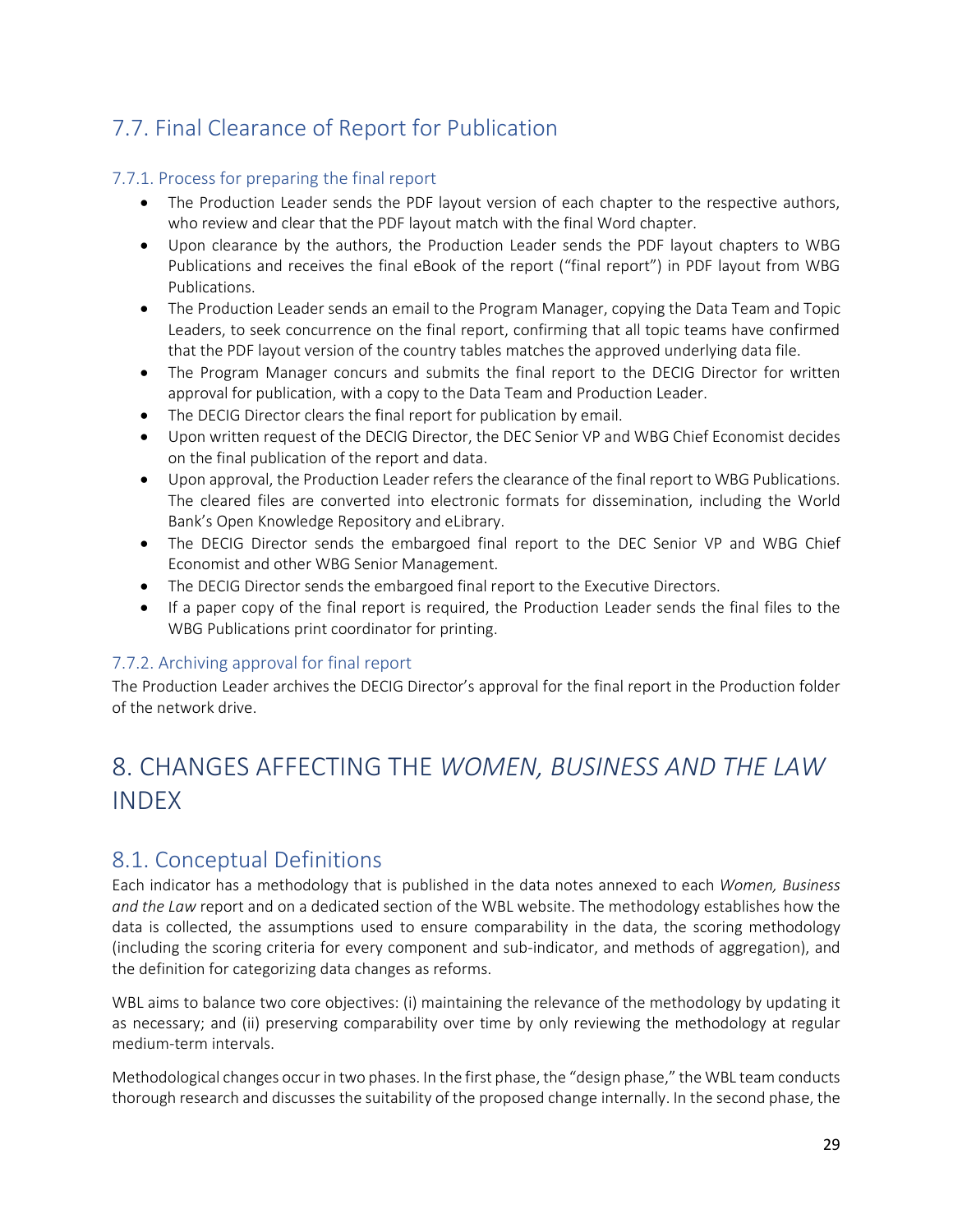"approval phase," the WBL team presents the suggested change to internal and external stakeholders to assess the suitability of incorporating the change to the WBL methodology.

### <span id="page-29-0"></span>8.2. Design Phase

It is the Topic Leader's responsibility to design any methodological change or data update that could impact the WBL scores. At the initial stage, the Topic Leader must ensure that thorough economic and topicspecific research has been conducted to justify the change. The Topic Leader should then prepare a concept note detailing at a minimum:

- Research objectives
- Suggested changes to the previous methodology or new additions
- Implementation methods (such as desk research, new data collection, and so on)
- Timeline to implement these changes
- Final reporting instrument (report, Excel spreadsheet, presentation, and so on)

The concept note is reviewed by the WBL Manager to ensure that the changes meet the research objectives and standards of the *Women, Business and the Law* report. The concept note is also peer-reviewed by WBG staff that specialize in the thematic area. The approved concept note is shared with the DECIG Director. The DECIG Director decides whether the suggested methodological change is substantial.

Whenever feasible, the suggested change should be tested in a subset of representative economies. A specific data collection exercise can be initiated to pilot new changes.

The design phase ends when the topic team has collected sufficient data from a representative set of economies to test the new changes. At that time, the Topic Leader prepares a final report consistent with what is described in the concept note. The report is then shared with the WBL Manager for approval. Finally, the report is sent to the DECIG Director for authorization to begin the approval phase.

If the methodological change introduces a new indicator, the design phase typically lasts three years after the WBL team announced the piloting of that indicator.

### <span id="page-29-1"></span>8.3. Approval Phase

The note governing the approval phase defines two types of changes: (i) methodological changes and (ii) other indicator changes.

### 8.3.1. Methodological changes

A methodological change is any modification to the way the methodology is applied across WBL indicators from one edition to another. Methodological changes include any addition or removal of individual existing *Women, Business and the Law* indicators, changes in the weights of individual indicators in the computation of the index, or the inclusion of additional cities in the calculation of the index. For example, a methodological change could be adding an implementation question to the Pay indicators or the inclusion of a completely new indicator set on childcare services.

Methodological changes are made after consultation with relevant stakeholders and (potentially) outside experts. All methodological changes (including proposed changes) must be disclosed in the WBL report and undergo Bank-wide Review. The WBL team commits to provide sufficient advance notice to relevant stakeholders about upcoming methodological changes. They must be discussed with and approved by the DEC Senior VP and WBG Chief Economist.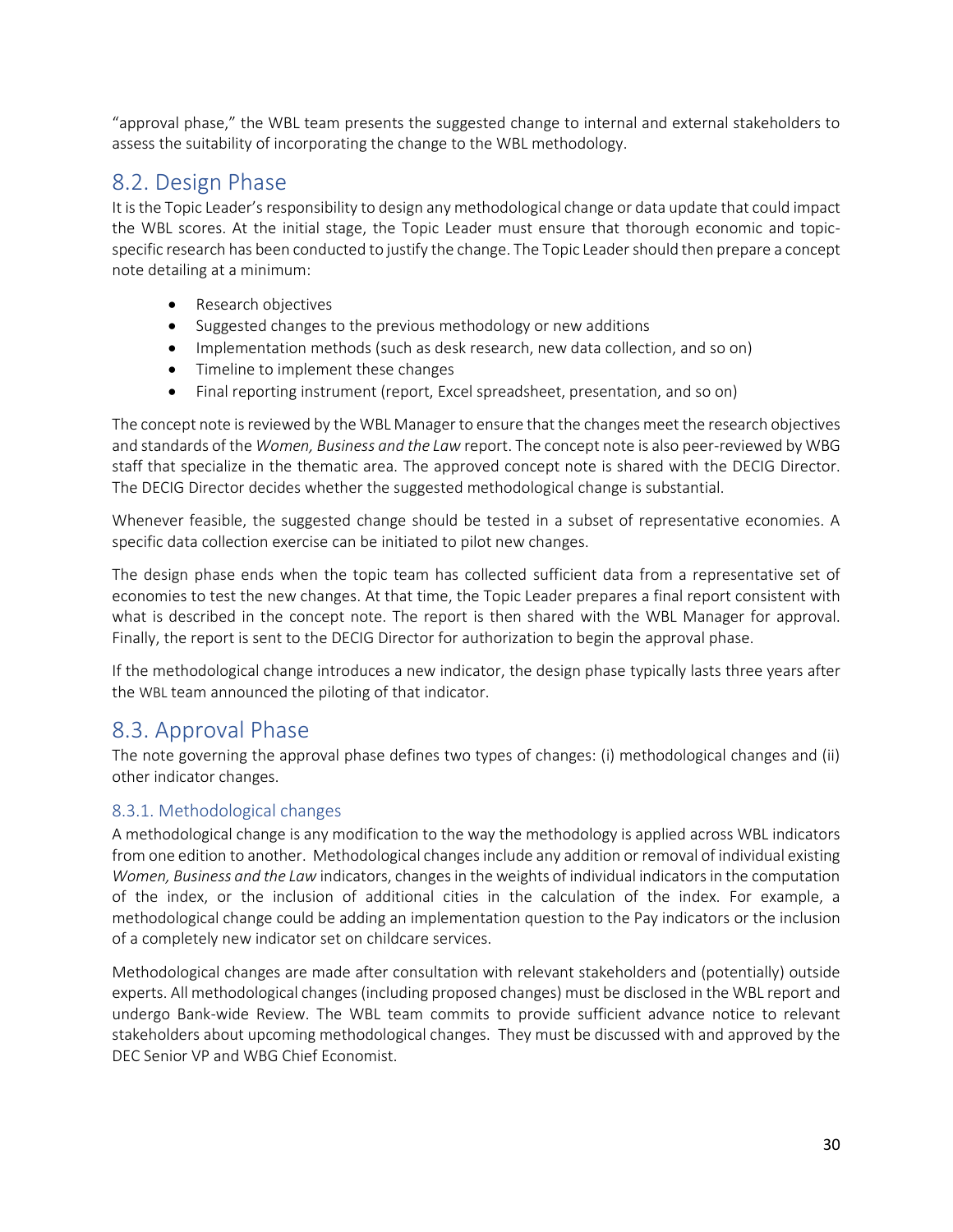### 8.3.2. Other indicator changes

Other changes to the indicators include data updates that need to occur on an annual basis as well as the inclusion of additional economies in the calculation of indicators. These changes can happen on an annual basis. They must be discussed with and approved by the DECIG Director.

### <span id="page-30-0"></span>8.4. Final Clearance Process

The WBL Program Manager concurs with methodology change(s) and sends to the DECIG Director. The DECIG Director approves the methodology change(s) and sends to the DEC Senior VP and WBG Chief Economist for decision. The final decision on whether to introduce a change or not rests ultimately with the DEC Senior VP and WBG Chief Economist.

### <span id="page-30-1"></span>8.5. Timeline for Implementation

Decisions regarding all changes are made by the end of April of the previous year. For example, any changes that will affect the *Women, Business and the Law* report launched in February 2023 need to be approved by the end of April 2022.

These changes are communicated to Senior Management, the Board, and country offices by May 15 of the year preceding the publication of the *Women, Business and the Law* report.

Once methodological (or other) changes have been cleared by the Chief Economist of the World Bank Group and communicated to the Bank and the Board, the WBL team will adhere to the agreed-upon process for the year. No further changes will be made.

The WBL reports published following methodological changes will include two sets of data: one based on the new methodology and another based on the methodology used in the previous issue of the report. This practice will be implemented for two subsequent issues of the report, in the case of major changes to the methodology.

# <span id="page-30-2"></span>9. CONFLICTS OF INTEREST, ETHICS, AND RESOURCES

This section contains a description of the Ethics and Business Conduct (EBC) Department policies, procedures, and resources as of April 2021. WBL team members are encouraged to always refer to the content on the official website,<sup>5</sup> which supersedes what is stated in the WBLMG in the event of discrepancies.

# <span id="page-30-3"></span>9.1. Core Values and Code of Ethics

The WB[G Core Values](https://worldbankgroup.sharepoint.com/sites/wbunits/EBC/Pages/WBGCoreValues-10182018-223034.aspx)-Impact, Integrity, Respect, Teamwork, and Innovation-guide everything members of the WBG do. WBL products have a great impact on client countries and other stakeholders. Doing this work with respect and integrity is essential to building and preserving trust among clients. The WBL team strives to achieve the highest standards for responsibility, accountability, and quality of WBL products.

WBL team members should be knowledgeable of the WBG [Code of Ethics,](https://worldbankgroup.sharepoint.com/sites/wbunits/EBC/Documents/WBG%20Code%20of%20Ethics/WBG%20Code%20of%20Ethics.pdf) which articulates the WBG Core Values and the ethical norms and behaviors that the WBG expects from staff, that each of us should expect of ourselves, from one another, and from the institution. The Code of Ethics is complementary to the WBG staff rules that are the basis for determining misconduct and disciplinary sanctions. The [Staff Manual](https://worldbankgroup.sharepoint.com/sites/hr/Pages/Services/Staff-Manual-03092018-125052.aspx) contains the Principles of Staff Employment, the staff rules, and related procedures and guidance. WBL

<sup>&</sup>lt;sup>5</sup> The EBC internal website can be accessed here:

[https://worldbankgroup.sharepoint.com/sites/wbunits/ebc/Pages/index.aspx.](https://worldbankgroup.sharepoint.com/sites/wbunits/ebc/Pages/index.aspx)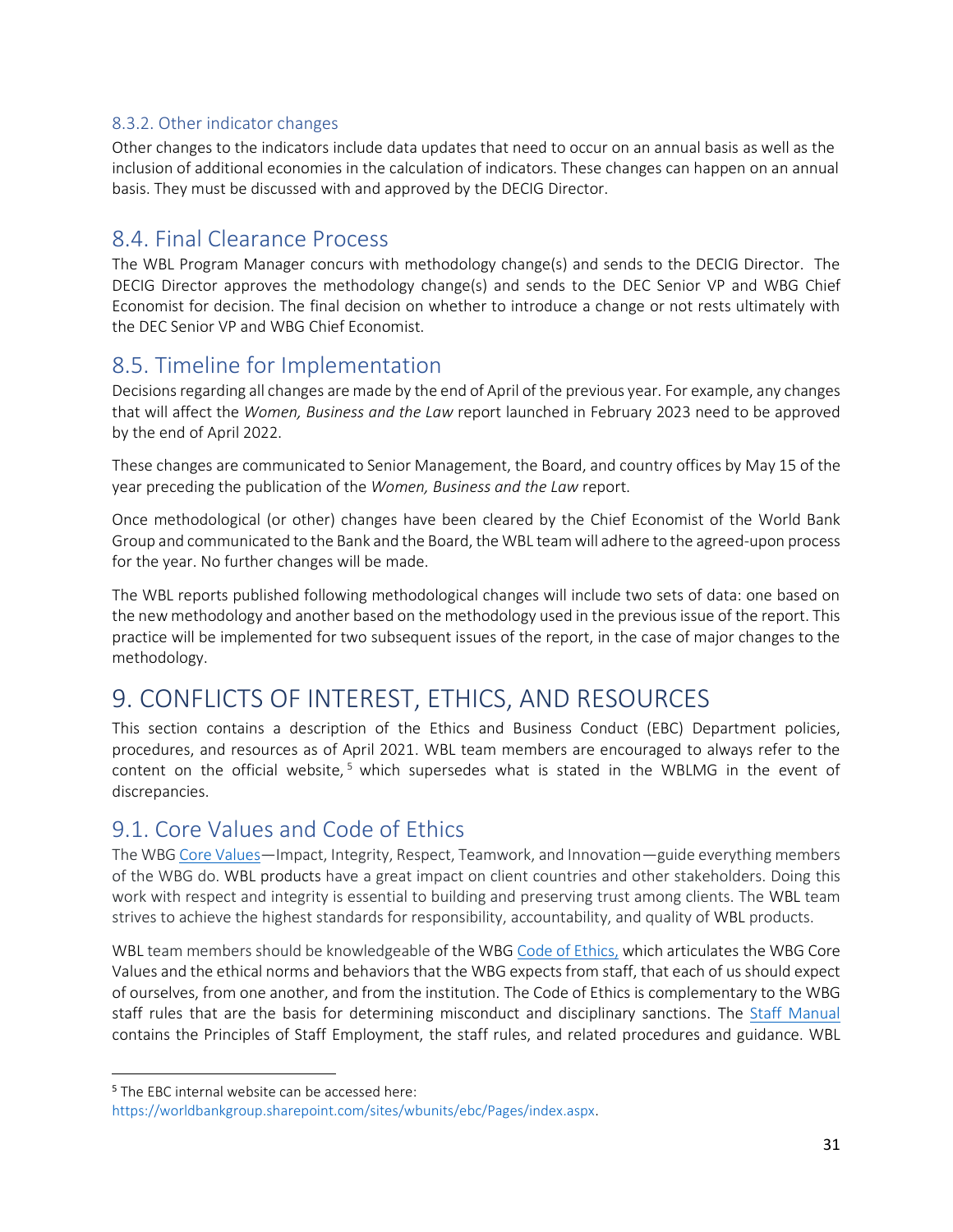team members should refer to the Code of Ethics as a resource that will help them incorporate the Core Values in what they do and to identify and speak up about conduct and behaviors that are inconsistent with the Core Values.

WBL staff complete mandatory e-learning on the [Code of Ethics and Core Values](https://olc.worldbank.org/content/ebc-our-core-values-and-code-ethics) and are encouraged to complete other available training offerings by EBC, including:

- *Ethics at the WBG*: A refresher session for staff to understand and navigate the most common questions that could give rise to ethical dilemmas and concerns. There is a WBL specific training organized with EBC at the start of each data collection cycle.
- *Creating a Respectful and Harassment-Free Workplace*: A conversation with colleagues designed to help staff understand harassment versus inappropriate behavior and how each is addressed by the institution; describes resources available to support staff.

WBL team members are encouraged to refer to this document and to the EBC resources described below for guidance on how to handle potential cases of undue pressure to manipulate the data (that is, alter the data disregarding the WBL methodology) from WBG management, government officials, or any other internal or external counterpart.

### <span id="page-31-0"></span>9.2. Conflicts of Interest

WBL staff owe their duty exclusively to the WBG and maintain their independence by not accepting any instructions relating to the performance of their duties from any governments or other entities and persons external to the WBG.

As working on WBL research involves interacting with stakeholders with varying interests, concerns about conflict of interest can arise when WBL staff receive instructions beyond the scope of the tasks under their assignments. Staff who need guidance on concerns about conflict of interest should consult directly with their Manager or Senior Management team. They can also seek guidance from the [EBC](https://worldbankgroup.sharepoint.com/sites/wbunits/EBC/Pages/pc/Services-10182018-105547/Ethics-Advisory-10222018-185121.aspx) advisory team. EBC will advise on applicable WBG staff rules and policies, work together with staff to assess the conflict-ofinterest risk or reputation risk to the WBG, and provide guidance on how to proceed.

### 9.2.1. Employment and activities outside the WBL unit

Generally, WBG staff are restricted in the degree to which they may hold outside and concurrent employment. There is less restriction on outside employment activities with nonprofit entities provided that such activities are not paid and that they take place in the staff member's own time and without using WBG resources. Outside employment by full-time staff members in for-profit entities requires the Chief Ethics Officer's approval, which is only granted in limited and exceptional circumstances.

Some WBL team members, particularly short-term consultant (STC) team members, have concurrent employment or assignments both inside and outside of DEC. All WBL staff, including staff holding an STC/STT appointment, are required to inform their Manager of all other concurrent assignments, including other WBG assignments. For more information on outside employment and activities, see [Staff Rule 3.02](https://worldbankgroup.sharepoint.com/sites/ppfonline/PPFDocuments/4241f2b3a12648c19ab33009793e20ca.pdf) [Employment outside the WBG] and consult with EBC.

Generally, STC staff members may hold concurrent outside employment provided:

• They are not employed by or contract with member governments or other entities to work on WBGfinanced projects during their period of STC employment if the WBG-financed project and the concurrent STC work involve the same country.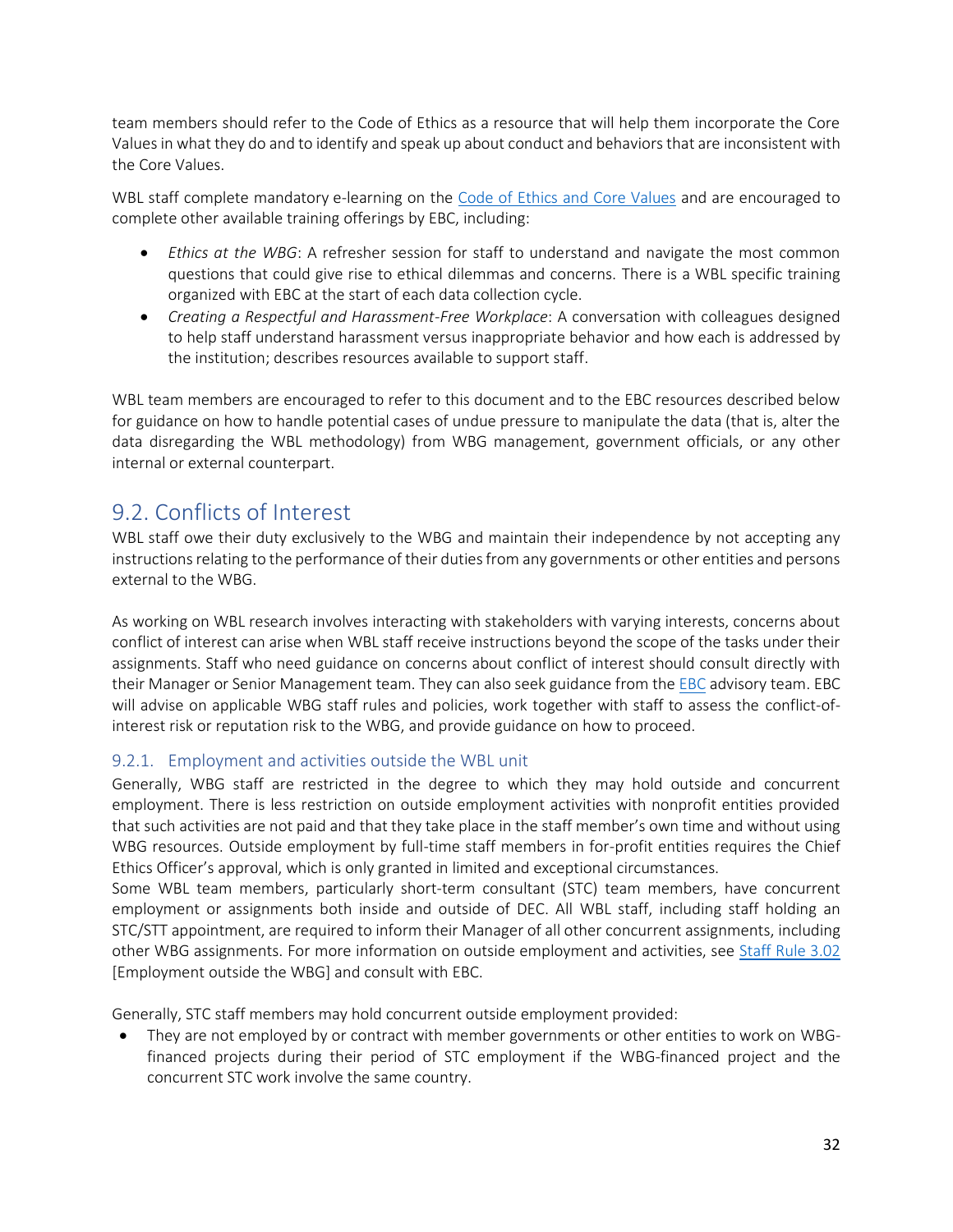- They are not an employee of another public entity, including but not limited to governments and other international organizations, unless that entity has approved its employee working at the WBG.
- They do not provide services to the WBG through a vendor.

To mitigate against conflict of interest and reputational risk to the WBG, WBL staff may not accept concurrent work assignments from other WBG units that involve providing WBL Reform Advisory work in the subject area of the staff member's responsibility in the WBL team/unit. In particular, WBL team members may not provide information on current cycle coding status of countries' scores or whether certain reforms will count to anyone outside of the team. WBL team members cannot advise governments directly on legal drafting of laws that impact any of the WBL indicators.

WBL staff may, with approval by the DECWL Program Manager, undertake other cross-support assignments that are not WBL Reform Advisory-related. The DECWL Program Manager is responsible for assessing potential conflicts of interest from proposed cross-support assignments.

Additionally, WBL staff may not perform services relating to WBL Reform Advisory activities that could impact the WBL data. For example, WBL team members cannot participate in projects (RAS, loan programs, and so on) whose aim is to improve the WBL index scores or rankings of an economy covered by the report (for example, by providing guidance on how to reform gender equality legislation in an economy).

A WBL staff member who receives a request from a client or other external entity to perform WBL Reform Advisory work must direct such request to his/her Manager or relevant GP. The staff member should inform the client or stakeholder via email (copying his/her Manager) that the request has been directed to the Manager or to the relevant GP.

All materials produced or acquired during WBL assignments—written, graphic, film, video recordings, or otherwise—remain the property of the WBG, and the WBG retains ownership and copyright, and the right to publish or disseminate reports, books, and documents arising from such materials in all languages. WBL staff may not personally/privately use information acquired in the performance of their assignments with DECWL unless such use has been authorized in accordance with WBG staff rules. They should consult with EBC or ECR on the policy regarding using WBG information for personal writing and publication.

### 9.2.2. General conflicts of interest

Many issues of professional ethics center either on conflicts of interest or interpersonal conflicts between colleagues. WBL staff members are encouraged to consult EBC for confidential consultations and guidance to ensure that their personal and professional activities are in compliance with the WBG's staff rules and policies. Common topics EBC advises on include:

- Writing and publishing material in your personal capacity
- Public statements (WBL staff speaking on WBG activities, including on social media)
- Holding concurrent employment outside the WBG
- Employment of relatives and relationships in the workplace
- Political activities
- Financial conflicts of interest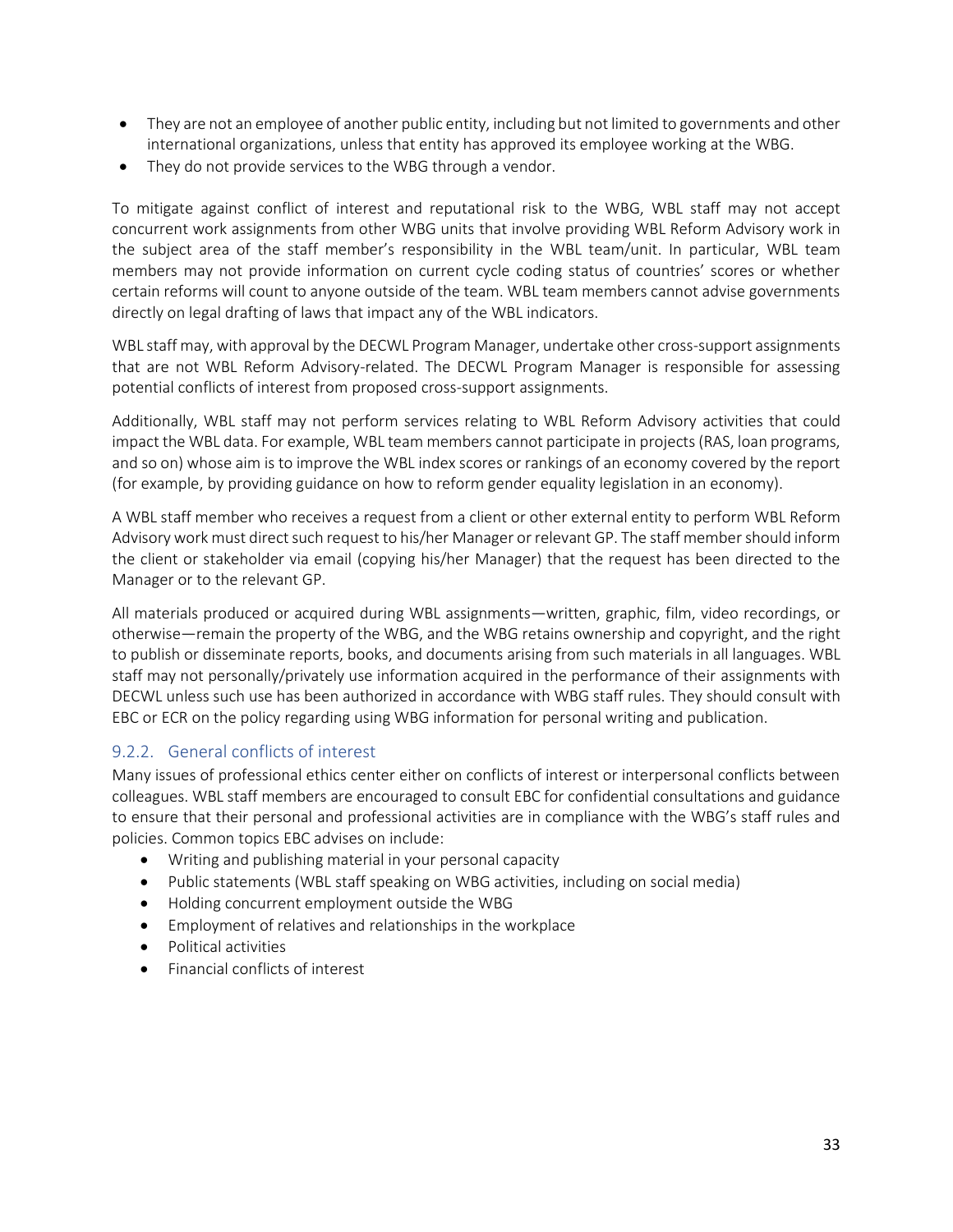# <span id="page-33-0"></span>9.3. Concerns Arising in the Workplace

### 9.3.1. Overview

Working on the WBL team and conducting WBL research involves interactions with many colleagues and external stakeholders, which can sometimes be complex or difficult to navigate. Creating a respectful workplace that is free of harassment is a key aspiration for the WBG. Staff members can contribute to this goal as bystanders, colleagues, and managers to address concerns raised. The WBG provides staff with comprehensive Internal Justice Services (IJS) to confidentially support the resolution of their concerns with assistance ranging from counseling to formal review and investigation of concerns to preserve fairness in the workspace. All staff, including former staff, managers, and consultants, can access IJS resources. Common concerns that may arise in the workplace include:

- Employment and performance (contracts, performance evaluation)
- Interpersonal conflict with a colleague or colleagues
- Inappropriate behavior by colleagues and external counterparts
- Violations of WBG staff rules and policies
- Suspected fraud or corruption in WBG projects and activities
- Stress and mental well-being

### 9.3.2. Where to go with concerns (IJS options)

IJS has created a [Decision-Making](https://worldbankgroup.sharepoint.com/sites/wbunits/ijs/Pages/pc/DECISION-MAKING-TOOL-10102018-171701/DECISION-MAKING-10102018-171726.aspx) Tool, which helps staff identify options based on the type of issue assistance required. Staff can take any first step they are comfortable with because there is no "wrong place" to go with a concern—the contact person in any of the IJS teams can explain the different services and options for next steps. However, it is best to address and resolve workplace conflict at the lowest level and at the earliest opportunity. Staff can refer to the table below for contact information and a summary of assistance available from the IJS and related services.

### 9.3.3. Issues relating to employment (contracts, performance, and so on)

Administrative Review (AR) is the first step of a two-tier process available to staff requesting a review of performance management decisions, including performance evaluation, salary increase rating, placement on an Opportunity to Improve (OTI) Plan, and terms of OTI. A staff member may seek review of a performance management decision by requesting administrative review within 60 days of the decision.

For other employment decisions, actions, or inactions (such as nonrenewal of contract), staff may submit a request to [Peer Review Services](file://///DECFILE2/DECIG/DOING%20BUSINESS/DB%20Manual/Drafts/Consolidated%20document/Peer%20Review%20Services) (PRS) for an independent review within 120 days of the decision, action, or inaction. If staff are concerned that an employment or performance decision has been taken in retaliation, they may also contact EBC for further guidance.

Staff may also reach out to any Staff Association Counselor. A Staff Association Counselor can be an advocate on behalf of an individual. Colleagues do not have to be a member of the Staff Association to [speak with a Staff Association Counselor.](https://worldbankgroup.sharepoint.com/sites/wbsites/staff-association/Pages/Staff-Relations-Counselors-06162020-125634.aspx)

### 9.3.4. Interpersonal conflict with a colleague or colleagues

If staff have a concern that relates to an interpersonal conflict with a colleague, they should consider raising the issue informally and directly with the colleague. If they do not feel comfortable raising the issue directly with the colleague, they can discuss the concern with their Manager or consult this FAQ on [where to start](https://worldbankgroup.sharepoint.com/sites/wbunits/ijs/Pages/pc/FAQ-Tools-10102018-165649/FAQs-10102018-165744.aspx) to help with taking the first step in using one of the IJS offices. In general, staff prefer to start with one of the Respectful Workplace Advisors (RWA) or the Ombuds Services. They have all the information to point staff in the right direction.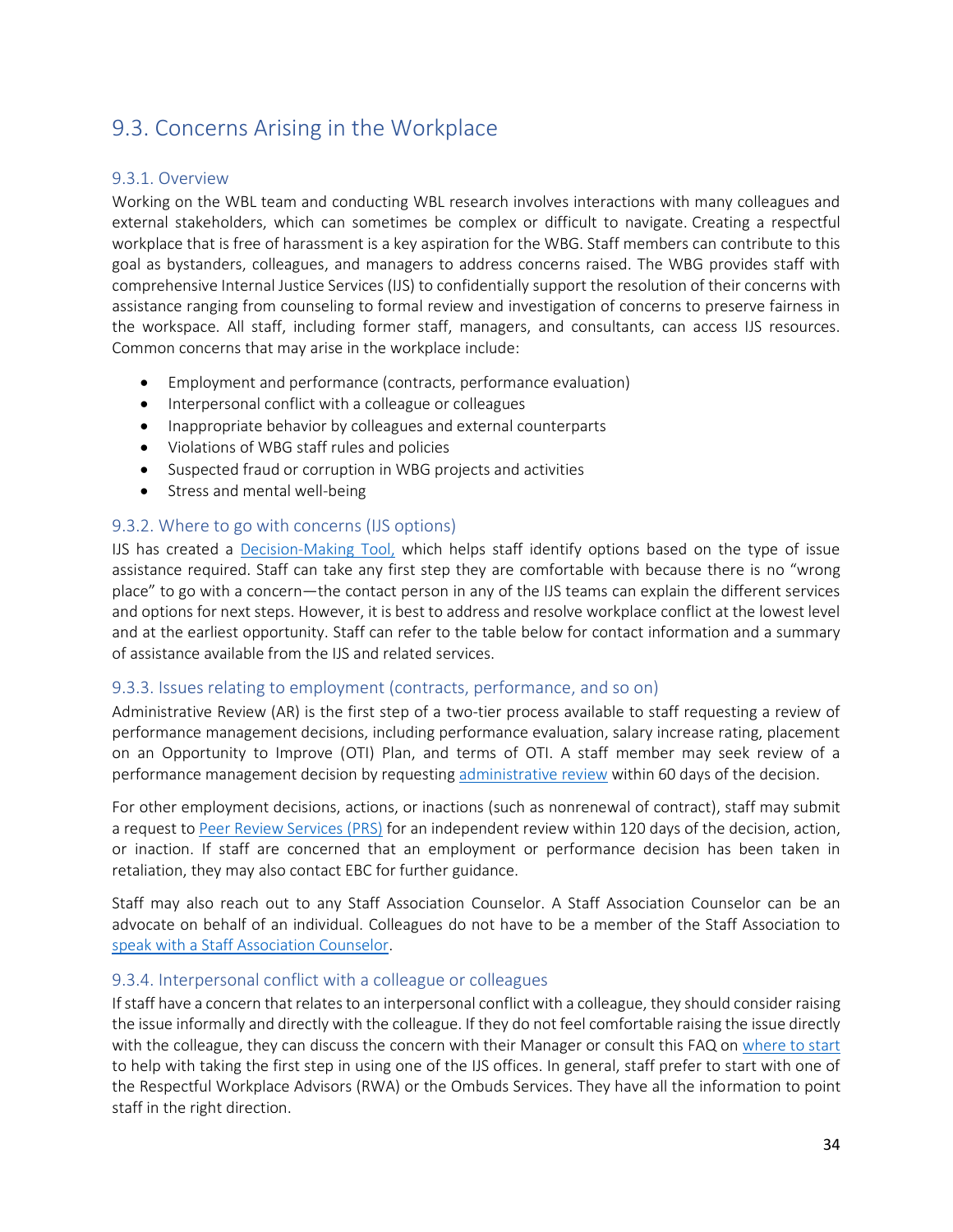Staff can also consider speaking with an RWA, a specially trained volunteer colleague who familiar with your work situations. The RWA's primary role is to be a confidential, trusted, and readily accessible resource that help staff with workplace problems when they feel uncomfortable seeking help from routine channels, such as their supervisors or HR staff, or want information about where to seek assistance.

The Ombuds unit additionally provides a confidential, impartial, and informal service independent from the WBG formal management channels that facilitates the resolution of workplace issues. An ombudsperson helps staff analyze problems and assists in identifying options and can, only if requested by the staff member, become involved in trying to resolve issues.

If staff prefer to have an independent third party mediate the concern or conflict, they can further consider Mediation Services. Mediation is an informal, confidential conflict resolution process in which an impartial third party helps two or more participants better understand their issues, interests, and needs and empowers them to bridge their difference through a voluntary agreement. Mediation is strictly confidential, both for the mediator and the participants. Participants have ultimate control and decisionmaking power over the outcome of the mediation.

### 9.3.5. Inappropriate behavior by colleagues or external counterparts

Inappropriate behavior is any behavior that is unprofessional or unwelcome that an individual finds offensive or humiliating. Inappropriate or unwelcome behavior may constitute harassment, which is a form of misconduct under WBG staff rules. For any concerns about inappropriate behavior, staff may speak to their Manager and/or contact EBC.

Managers have a special responsibility as role models to regularly communicate with staff about the Core Values and the Code of Ethics and to ensure that staff have access to resources that support staff to live by the Code. Managers are also expected to provide a safe space for those who have questions and seek clarity and those who raise good faith concerns about potential harassment, abuse of authority, or other inappropriate behavior. The WBG will make every effort to protect staff from retaliation for reporting concerns in good faith.

The Anti-Harassment Coordinator (AHC), located within EBC, is another resource available to those who are subjected to inappropriate and unwelcome behavior or feel intimidated in their work environment. Consultations with the AHC are fully confidential. The AHC can take action to address inappropriate behaviors through coaching and intervening with consultation with the offender and the offender's Manager. The AHC may also refer the matter for misconduct investigation or to another IJS-related service.

### 9.3.6. Violations of WBG staff rules and policies

Concerns about potential misconduct may include:

- Harassment/sexual harassment
- Abuse of authority (including pressuring a staff member to distort facts or break rules)
- Discrimination
- Actions or behavior that create a hostile work environment
- Retaliation

Staff can contact EBC if they wish to report suspected misconduct. Managers have an obligation to report suspected misconduct to EBC. All staff are strongly encouraged to report suspected misconduct to EBC. Staff may also report anonymously. WBL staff are encouraged to refer to the brochure on [Harassment,](https://worldbankgroup.sharepoint.com/sites/wbunits/EBC/Pages/SitePages/Brochures-10222018-064713.aspx)  [Sexual Harassment, Abuse of Power, and Discrimination.](https://worldbankgroup.sharepoint.com/sites/wbunits/EBC/Pages/SitePages/Brochures-10222018-064713.aspx)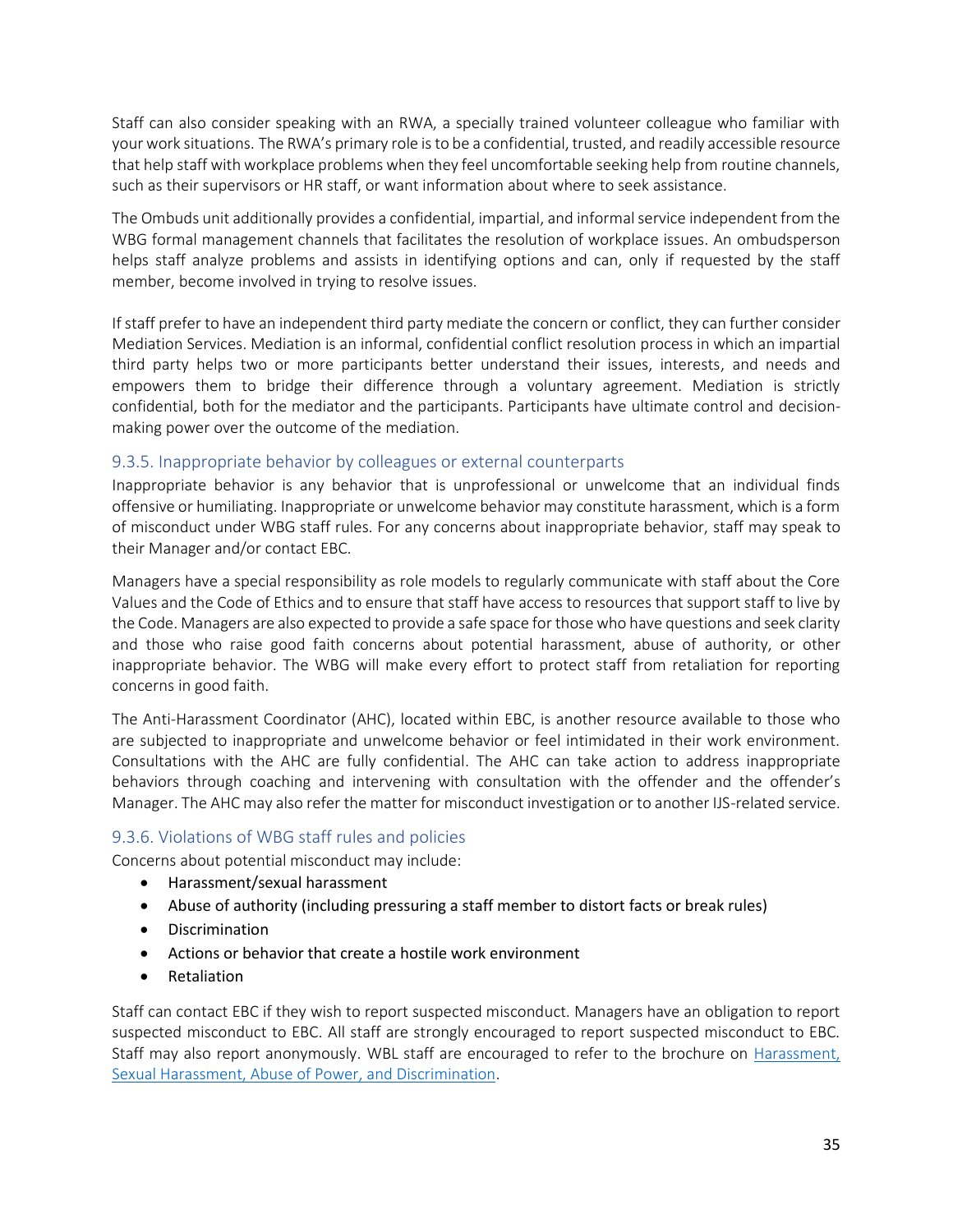EBC also investigates allegations relating to fraudulent claims for benefits, failure to meet personal legal obligations (for example, tax payments or court-ordered spousal or child support), and other violations of WBG rules and policies.

### 9.3.7. Suspected fraud or corruption in WBG projects and activities

All staff (including consultants) have a duty to report suspected fraud or corruption in WBG-financed projects or WBG business to the [Integrity Vice Presidency \(INT\).](https://worldbankgroup.sharepoint.com/sites/wbunits/INT/Pages/index.aspx) INT handles allegations of misconduct involving WBG staff relating to misuse of WBG funds or other public funds, abuse of position, fraud, corruption, collusion, or coercion occurring in Bank Group-financed operations or in the administration of WBG business

### <span id="page-35-0"></span>9.4. Stress and Mental Well-Being

Workplace concerns can lead to added stress. The Mental Health and Well-Being Unit provides guidance on stress, personal, and work concerns to help staff manage stress and maintain a work-life balance. Staff who seek support to manage stress are encouraged to contact the Mental Health and Well-Being Unit for confidential counseling.